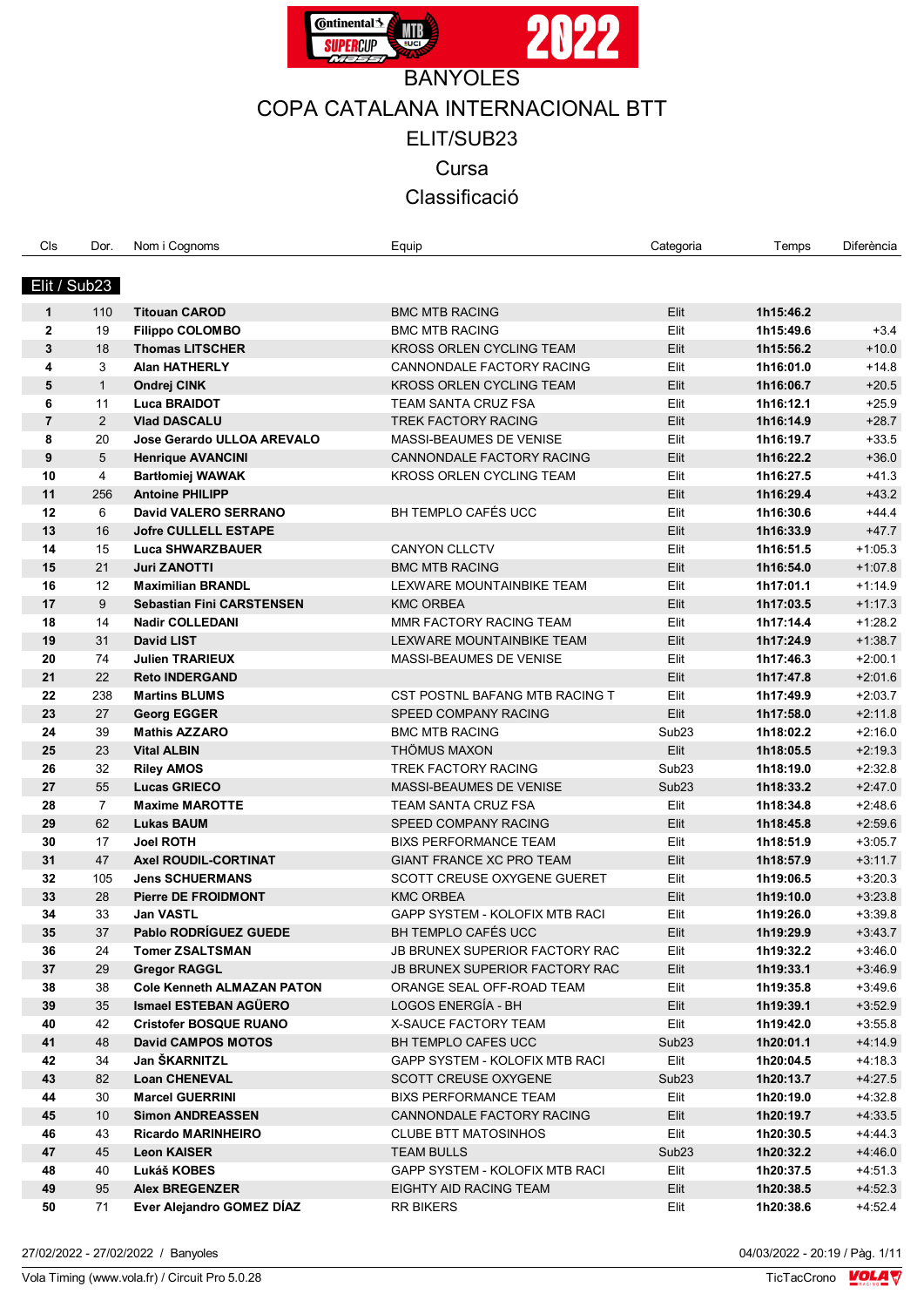



| Cls | Dor. | Nom i Cognoms                     | Equip                                 | Categoria         | Temps     | Diferència |
|-----|------|-----------------------------------|---------------------------------------|-------------------|-----------|------------|
| 51  | 89   | <b>Francesc BARBER ARGUIMBAU</b>  | PRIMAFLOR MONDRAKER GENUINS           | Sub <sub>23</sub> | 1h20:48.6 | $+5.02.4$  |
| 52  | 69   | <b>Niek HOORNSMAN</b>             | <b>TALENTNED</b>                      | Sub <sub>23</sub> | 1h21:03.9 | $+5:17.7$  |
| 53  | 88   | <b>Ludovic DELPECH</b>            | <b>VELOROC LAPIERRE</b>               | Elit              | 1h21:09.3 | $+5:23.1$  |
| 54  | 13   | <b>Erik HÆGSTAD</b>               | <b>KMC ORBEA</b>                      | Elit              | 1h21:13.0 | $+5:26.8$  |
| 55  | 59   | <b>Didac CARVACHO</b>             | IRONTECH-TECNIC-MENDIZ                | Sub <sub>23</sub> | 1h21:15.7 | $+5:29.5$  |
| 56  | 64   | <b>William Hoines LARSEN</b>      | WO2 MAX                               | Sub <sub>23</sub> | 1h21:21.7 | $+5:35.5$  |
| 57  | 65   | <b>Xavier ARIZA GARCIA</b>        | CORRATEC - VIC SPORTS TEAM            | Elit              | 1h21:27.5 | $+5.41.3$  |
| 58  | 57   | <b>Jaume BOSCH PICO</b>           | <b>BH TEMPLO CAFES UCC</b>            | Sub <sub>23</sub> | 1h21:27.6 | $+5.41.4$  |
| 59  | 63   | <b>Hugo WEISS</b>                 | <b>GIANT FRANCE MTB PRO TEAM</b>      | Sub <sub>23</sub> | 1h21:34.7 | $+5.48.5$  |
| 60  | 52   | <b>Luke WIEDMANN</b>              | THÖMUS MAXON                          | Sub <sub>23</sub> | 1h21:37.8 | $+5:51.6$  |
| 61  | 233  | <b>Karl MARKT</b>                 | <b>JB BRUNEX SUPERIOR FACTORY RAC</b> | Elit              | 1h21:39.9 | $+5:53.7$  |
| 62  | 54   | Roberto Carlos GUIMARÃES FERREIRA | <b>GUILHABREU BTT</b>                 | Elit              | 1h21:43.7 | $+5:57.5$  |
| 63  | 8    | <b>Thomas GRIOT</b>               | <b>CANYON CLLCTV</b>                  | Elit              | 1h21:46.0 | $+5.59.8$  |
| 64  | 75   | <b>Chris VAN DIJK</b>             | <b>TALENTNED</b>                      | Sub <sub>23</sub> | 1h21:48.7 | $+6:02.5$  |
| 65  | 84   | <b>Paul SNIP</b>                  | <b>TALENTNED</b>                      | Sub <sub>23</sub> | 1h22:05.6 | $+6.19.4$  |
| 66  | 70   | <b>Finn TREUDLER</b>              | JB BRUNEX SUPERIOR FACTORY RAC        | Sub <sub>23</sub> | 1h22:09.4 | $+6:23.2$  |
| 67  | 86   | <b>Xavier PIJUAN PORCEL</b>       | <b>RR BIKES TEAM</b>                  | Elit              | 1h22:13.8 | $+6.27.6$  |
| 68  | 265  | <b>Thibault SOULA</b>             | <b>TEAM VOSGES VTT</b>                | Elit              | 1h22:15.3 | $+6:29.1$  |
| 69  | 50   | <b>Luca MARTIN</b>                | <b>KMC ORBEA</b>                      | Sub <sub>23</sub> | 1h22:15.9 | $+6.29.7$  |
| 70  | 96   | <b>Mattis PATEAU</b>              | TEAM CREUSE MAINSAT EVAUX             | Sub <sub>23</sub> | 1h22:24.7 | $+6:38.5$  |
| 71  | 73   | <b>Lukas MALEZSEWSKI</b>          | SCOTT CREUSE OXYGENE GUERET           | Sub <sub>23</sub> | 1h22:30.8 | $+6.44.6$  |
| 72  | 79   | Iván FEIJOO                       | MMR FACTORY RACING TEAM               | Elit              | 1h22:36.0 | $+6.49.8$  |
| 73  | 100  | <b>Lubin MONTEIL</b>              | TEAM LOZÈRE CYCLISME                  | Sub <sub>23</sub> | 1h22:46.6 | $+7:00.4$  |
| 74  | 60   | Igoulem BENOIT                    | MASSI - BEAUMES DE VENISE             | Elit              | 1h22:56.7 | $+7:10.5$  |
| 75  | 92   | <b>Frits BIESTERBOS</b>           | <b>TALENTNED</b>                      | Sub <sub>23</sub> | 1h23:04.0 | $+7:17.8$  |
| 76  | 263  | Anthony ZARAGOZA                  | <b>TEAM VOSGES VTT</b>                | Elit              | 1h23:09.6 | $+7.23.4$  |
| 77  | 291  | <b>Rémy DUQUESNE</b>              | <b>VCA ANJOS ASTERION</b>             | Elit              | 1h23:16.0 | $+7:29.8$  |
| 78  | 99   | <b>Juan Luis PEREZ RODRIGUEZ</b>  | <b>FASTER WEAR TEAM CD</b>            | Sub <sub>23</sub> | 1h23:24.4 | $+7:38.2$  |
| 79  | 80   | <b>Roman HOLZER</b>               | THÖMUS MAXON                          | Sub <sub>23</sub> | 1h23:29.4 | $+7:43.2$  |
| 80  | 97   | <b>Killian DESBIENS</b>           | <b>VELOROC LAPIERRE</b>               | Sub <sub>23</sub> | 1h23:37.2 | $+7:51.0$  |
| 81  | 237  | Sasha HUDYMA                      | CST POSTNL BAFANG MTB RACING T        | Sub <sub>23</sub> | 1h23:53.5 | $+8.07.3$  |
| 82  | 77   | <b>Luuk CHAMBEYRON</b>            | <b>MISTRAL ADVENTURA</b>              | Elit              | 1h23:57.7 | $+8:11.5$  |
| 83  | 121  | Luis Francisco PÉREZ MARTÍNEZ     | <b>KENZA TEAM</b>                     | Sub <sub>23</sub> | 1h24:01.2 | $+8:15.0$  |
| 84  | 94   | João CRUZ                         | AXPO/ FIRSTBIKETEAM/ VILA DO C        | Sub <sub>23</sub> | 1h24:04.1 | $+8:17.9$  |
| 85  | 51   | <b>Clément AUVIN</b>              | TEAM HORIZON MONTLUCON                | Elit              | 1h24:05.5 | $+8:19.3$  |
| 86  | 101  | Jan-Ole ZILSE                     | ROSE RACING TEAM                      | Sub <sub>23</sub> | 1h24:07.1 | $+8:20.9$  |
| 87  | 131  | <b>Joan CALDERON BERNALDEZ</b>    | CICLES SERRANO                        | Elit              | 1h24:08.6 | $+8:22.4$  |
| 88  | 41   | <b>Benjamin LE NY</b>             | TEAM CREUSE MAINSAT EVAUX             | Elit              | 1h24:14.4 | $+8.28.2$  |
| 89  | 107  | <b>Gerard MOYA CLAPERA</b>        | <b>BIKING POINT</b>                   | Elit              | 1h24:15.5 | $+8:29.3$  |
| 90  | 68   | Jose Miguel RAMÍREZ DE ARELLANO   | BH TEMPLO CAFÉS UCC                   | Sub <sub>23</sub> | 1h24:19.2 | $+8:33.0$  |
| 91  | 200  | Raphaël POTTIER                   | OMNIUM CYCLISTE RAPHAËLOIS            | Sub <sub>23</sub> | 1h24:21.7 | $+8:35.5$  |
| 92  | 108  | <b>Martí CATEURA JORDAN</b>       | IRONTECH - TECNIC - MENDIZ - A        | Sub <sub>23</sub> | 1h24:23.1 | $+8:36.9$  |
| 93  | 195  | <b>Aniol MORELL COLL</b>          | <b>X-SAUCE FACTORY TEAM</b>           | Sub <sub>23</sub> | 1h24:31.5 | $+8.45.3$  |
| 94  | 76   | <b>Victor SELLÉS PARDO</b>        | <b>CYCLIC TEAM</b>                    | Elit              | 1h24:32.4 | $+8:46.2$  |
| 95  | 185  | <b>Adria CUELLAR ALONSO</b>       | <b>BSIX-JORMAT</b>                    | Sub <sub>23</sub> | 1h24:41.9 | $+8:55.7$  |
| 96  | 66   | João ROCHA                        | <b>BTT GARDUNHA</b>                   | Elit              | 1h24:55.4 | $+9:09.2$  |
| 97  | 135  | <b>Alex RIBOULET</b>              | <b>CREUSE OXYGENE</b>                 | Sub <sub>23</sub> | 1h25:03.6 | $+9:17.4$  |
| 98  | 49   | <b>Jarne VANDERSTEEN</b>          | ORBEA G-BIKES MTB RACING TEAM         | Sub <sub>23</sub> | 1h25:04.0 | $+9:17.8$  |
| 99  | 67   | <b>Roger FERRER VIDAL</b>         | MASSI-BEAUMES DE VENISE               | Sub <sub>23</sub> | 1h25:04.1 | $+9:17.9$  |
| 100 | 91   | <b>Miron LIPP</b>                 | ORBEA - SERPENTINE VELOSPORT          | Sub <sub>23</sub> | 1h25:08.5 | $+9:22.3$  |
| 101 | 56   | Jan RAJCHART                      | GAPP SYSTEM - KOLOFIX MTB RACI        | Elit              | 1h25:09.4 | $+9:23.2$  |
| 102 | 204  | Yann CHAPTAL                      | TEAM LOZÈRE CYCLISME                  | Sub <sub>23</sub> | 1h25:13.2 | $+9.27.0$  |
| 103 | 106  | <b>Brian JORDAN PRIEGO</b>        | <b>BIKING POINT</b>                   | Sub <sub>23</sub> | 1h25:16.6 | $+9:30.4$  |
| 104 | 161  | Ot VALLS PUJOL                    | MANRESANA                             | Elit              | 1h25:18.7 | $+9:32.5$  |
| 105 | 124  | <b>Gerard BLANCH DANIEL</b>       | CLUB CICLISTA VILAJUIGA               | Elit              | 1h25:34.8 | $+9.48.6$  |
|     |      |                                   |                                       |                   |           |            |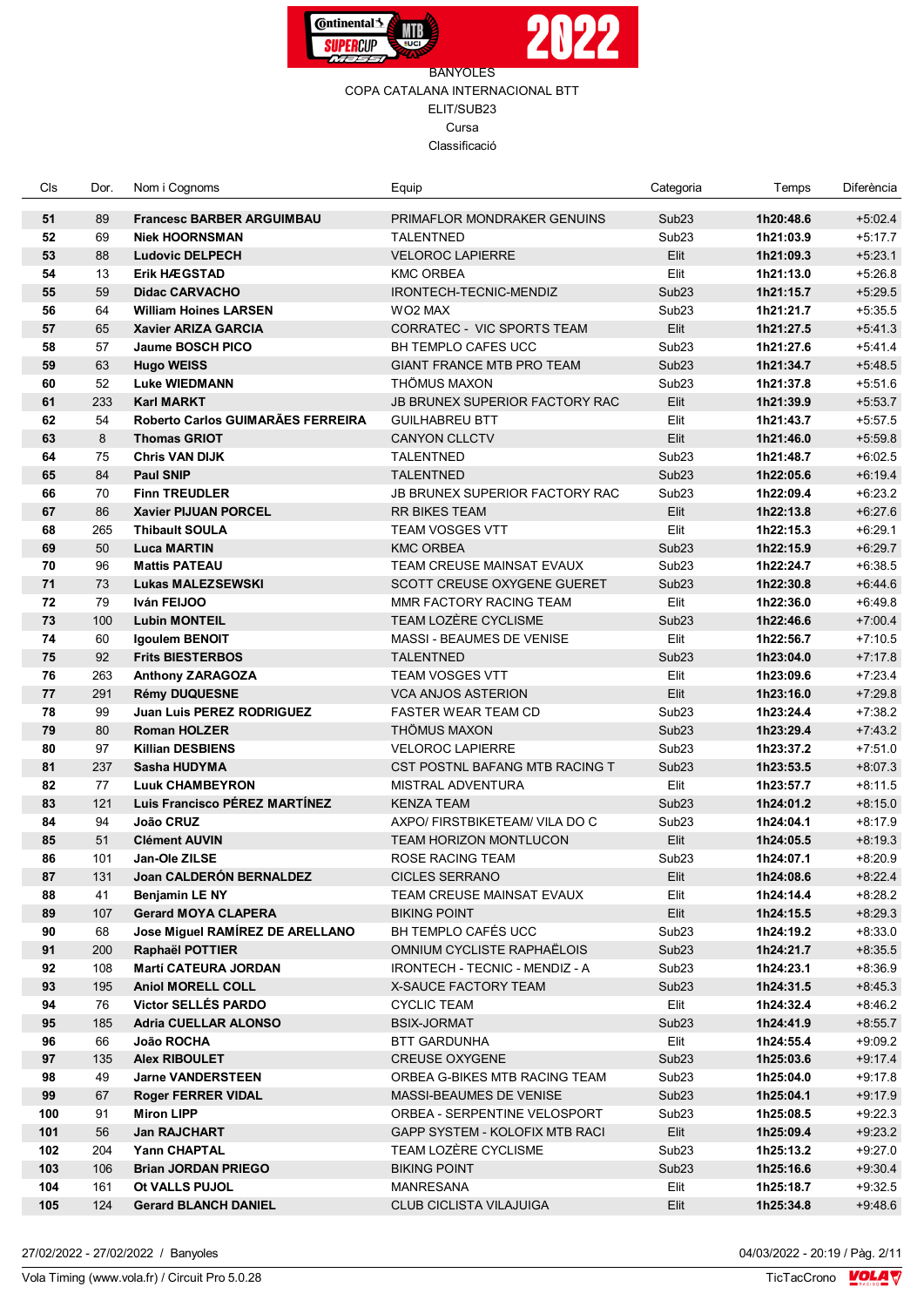



| Cls        | Dor.       | Nom i Cognoms                                               | Equip                                         | Categoria                 | Temps                  | Diferència               |
|------------|------------|-------------------------------------------------------------|-----------------------------------------------|---------------------------|------------------------|--------------------------|
| 106        | 58         | João Pedro BESSA DE JESUS                                   | <b>GUILHABREU BTT</b>                         | Elit                      | 1h25:39.8              | $+9:53.6$                |
| 107        | 232        | <b>Joseph BECKINGSALE</b>                                   | <b>WALES RACING ACADEMY</b>                   | Sub <sub>23</sub>         | 1h25:51.0              | $+10:04.8$               |
| 108        | 167        | <b>Axel COUVEINHES</b>                                      | TEAM VELO CLUB DOLOIS                         | Sub <sub>23</sub>         | 1h25:53.5              | $+10:07.3$               |
| 109        | 111        | <b>Marc ROMERO</b>                                          | BG TEAM HTI                                   | Elit                      | 1h25:55.0              | $+10:08.8$               |
| 110        | 241        | <b>Nicolas KAISER</b>                                       | TEAM NRW                                      | Sub <sub>23</sub>         | 1h26:04.4              | $+10:18.2$               |
| 111        | 205        | <b>NII SOLA BERGA</b>                                       | <b>BIKING POINT</b>                           | Sub <sub>23</sub>         | 1h26:12.5              | $+10:26.3$               |
| 112        | 225        | <b>Martin MOBRATHEN</b>                                     | ROMERIKSASEN ELITE                            | Sub <sub>23</sub>         | 1h26:13.7              | $+10:27.5$               |
| 113        | 151        | <b>Nil GARCIA CASADO</b>                                    | <b>RRBIKERS</b>                               | Elit                      | 1h26:21.0              | $+10:34.8$               |
| 114        | 224        | <b>Clement DELPECH</b>                                      | <b>TEAM NIMES CYCLISME</b>                    | Elit                      | 1h26:23.6              | $+10:37.4$               |
| 115        | 93         | Alex GONZALEZ MOGOLLON                                      | <b>NOLOBIKER</b>                              | Elit                      | 1h26:23.9              | $+10:37.7$               |
| 116        | 164        | Derrieu THÉO                                                | MASSI - BEAUMES DE VENISE                     | Sub <sub>23</sub>         | 1h26:26.0              | $+10:39.8$               |
| 117        | 46         | <b>Lorenzo SERRES</b>                                       | <b>GIANT FRANCE MTB PROTEAM</b>               | Elit                      | 1h26:33.8              | $+10:47.6$               |
| 118        | 259        | <b>Julien PERCHAT</b>                                       | TEAM VELO CLUB DOLOIS                         | Sub <sub>23</sub>         | 1h26:37.8              | $+10:51.6$               |
| 119        | 117        | <b>Axel BADIA</b>                                           | <b>IRONTECH TECNIC MENDIZ AMBISIS</b>         | Sub <sub>23</sub>         | 1h26:38.6              | $+10:52.4$               |
| 120        | 169        | <b>Alejandro JIMENEZ DIAZ</b>                               | <b>GACOSUR</b>                                | Sub <sub>23</sub>         | 1h26:40.0              | $+10:53.8$               |
| 121        | 148        | Xavier JOVE RIART                                           | MASSI-BEAUMES DE VENISE                       | Elit                      | 1h26:41.1              | $+10:54.9$               |
| 122        | 251        | <b>William HANDLEY</b>                                      | WO2 MAX                                       | Sub <sub>23</sub>         | 1h26:53.9              | $+11:07.7$               |
| 123        | 222        | <b>Justin CHAPON</b>                                        | <b>CALVISSON VTT</b>                          | Sub <sub>23</sub>         | 1h26:59.9              | $+11:13.7$               |
| 124        | 183        | <b>Pau VILADELBOSCH</b>                                     | <b>TERBIKES- BAIXTER</b>                      | Sub <sub>23</sub>         | 1h27:03.1              | $+11:16.9$               |
| 125        | 154        | Sergio GUTIERREZ AGUILAR                                    | <b>BIKING POINT</b>                           | Elit                      | 1h27:06.3              | $+11:20.1$               |
| 126        | 87         | <b>Louis-Vincent DESMIER</b>                                | DESMIER-AGRI.COM-MATERIEL-VELO                | Elit                      | 1h27:08.0              | $+11:21.8$               |
| 127        | 119        | <b>Aleix JO MARTINEZ</b>                                    | <b>FANATIK VIC</b>                            | Elit                      | 1h27:20.5              | $+11:34.3$               |
| 128        | 253        | <b>Bryan SBARBARO</b>                                       | <b>VELO CLUB CAPRIASCA</b>                    | Sub <sub>23</sub>         | 1h27:24.4              | $+11:38.2$               |
| 129        | 61         | <b>Kilian FOLGUERA</b>                                      | <b>BSIX-JORMAT</b>                            | Sub <sub>23</sub>         | 1h27:29.7              | $+11:43.5$               |
| 130        | 264        | <b>Vincent SIBILLE</b>                                      | <b>TEAM VOSGES VTT</b>                        | Elit                      | 1h27:34.9              | $+11:48.7$               |
| 131        | 194        | <b>Liuc COMA MACIA</b>                                      | <b>IRONTECH TECNIC MENDIZ AMBISIS</b>         | Sub <sub>23</sub>         | 1h27:36.4              | $+11:50.2$               |
| 132        | 229        | Tomás Emanuel DA SILVA FRAZÃO                               | <b>GUILHABREU BTT</b>                         | Sub <sub>23</sub>         | 1h27:37.3              | $+11:51.1$               |
| 133        | 85         | <b>Yannis MUSY</b>                                          | TEAM VELO CLUB DOLOIS                         | Sub <sub>23</sub>         | 1h27:43.3              | $+11:57.1$               |
| 134        | 132        | <b>Audran SALEIL</b>                                        | TEAM V2O                                      | Sub <sub>23</sub>         | 1h27:49.7              | $+12:03.5$               |
| 135        | 173        | <b>Fernando VILAPLANA ARAN</b>                              | LA VILA JOIOSA, CC                            | Sub <sub>23</sub>         | 1h27:55.6              | $+12:09.4$               |
| 136        | 280        | <b>Daniel HIDALGO BARRETO</b>                               | <b>CC VILAJUIGA-EOBIKES</b>                   | Elit                      | 1h27:59.2              | $+12:13.0$               |
| 137        | 158        | <b>Oriol SIRERA JUTGLA</b>                                  | <b>JUFRE CYCLING - VIC ETB</b>                | Elit                      | 1h28:00.9              | $+12:14.7$               |
| 138        | 171        | <b>Valentin BANCHAREL</b>                                   | DN1 XC63                                      | Sub <sub>23</sub>         | 1h28:03.7              | $+12:17.5$               |
| 139        | 217        | <b>Juan ESTEVAN OLIVER</b>                                  | <b>CICLOS SABATER</b>                         | Sub <sub>23</sub>         | 1h28:04.0              | $+12:17.8$               |
| 140        | 182        | <b>Alex ALAMAN MIER</b>                                     | <b>CICLES 02 - SPECIALIZED</b>                | Sub <sub>23</sub>         | 1h28:08.7              | $+12:22.5$               |
| 141        | 235        | Fábio Andre Cabral RIBEIRO                                  | <b>CLUBE BTT MATOSINHOS</b>                   | Elit                      | 1h28:28.8              | +12:42.6                 |
| 142        | 103        | <b>Tobias SENN</b>                                          | TEAM BIKE SERVICE PARTNER                     | Sub <sub>23</sub>         | 1h28:36.0              | $+12:49.8$               |
| 143<br>144 | 249<br>228 | <b>Loic TOURNILLON</b><br><b>Filipe André EUSÉBIO RAMOS</b> | VTT AVENTURE PIOLENC<br><b>GUILHABREU BTT</b> | Elit                      | 1h28:43.1<br>1h28:48.0 | $+12:56.9$               |
| 145        | 240        | <b>Tom DURNIOK</b>                                          | <b>TEAM NRW</b>                               | Elit<br>Sub <sub>23</sub> | 1h28:52.5              | $+13:01.8$<br>$+13:06.3$ |
| 146        | 184        | <b>Santi SANCHEZ SAURINA</b>                                | MONDEPRA RADIKAL BIKES                        | Sub <sub>23</sub>         | 1h29:07.3              | $+13:21.1$               |
| 147        | 261        | <b>Maxime PERRIN</b>                                        | TEAM GOLENE EVASION                           | Elit                      | 1h29:10.0              | $+13:23.8$               |
| 148        | 163        | Raphaël PERRET                                              | TEAM OC GIF VTT                               | Sub <sub>23</sub>         | 1h29:11.2              | +13:25.0                 |
| 149        | 98         | <b>Alecu RARES TEODOR</b>                                   | <b>GIANT ROMANIA</b>                          | Sub <sub>23</sub>         | 1h29:11.5              | +13:25.3                 |
| 150        | 277        | <b>Robin ARLES</b>                                          | TEAM V2O                                      | Elit                      | 1h29:27.6              | +13:41.4                 |
| 151        | 78         | <b>Rory MCGUIRE</b>                                         | <b>SCOTTISH CYCLING</b>                       | Sub <sub>23</sub>         | 1h29:33.2              | $+13:47.0$               |
| 152        | 115        | <b>Juan Francisco DIAZ TORRES</b>                           | <b>IRONTECH TECNIC MENDIZ AMBISIS</b>         | Elit                      | 1h29:39.2              | $+13.53.0$               |
| 153        | 109        | <b>Joan QUINTANA CASANOVAS</b>                              | RADIKALBIKES RACING TEAM                      | Elit                      | 1h29:42.3              | $+13:56.1$               |
| 154        | 72         | <b>Stefan ANCION HAVET</b>                                  | JORMA BIKE ACA                                | Sub <sub>23</sub>         | 1h29:45.1              | $+13:58.9$               |
| 155        | 113        | <b>Oriol DOMENECH FERNANDEZ</b>                             | SANTVI CLUB ESPORTIU                          | Elit                      | 1h29:45.2              | $+13:59.0$               |
| 156        | 112        | <b>Lluc AGUSTI SOLE</b>                                     | KENDA-BICIOCASION BARCELONA                   | Sub <sub>23</sub>         | 1h29:45.3              | $+13:59.1$               |
| 157        | 170        | <b>Vanrenterghem PAUL</b>                                   | TEAM VTT GAURIAC 33                           | Elit                      | 1h29:49.1              | $+14:02.9$               |
| 158        | 168        | <b>Mathis MEYNIEL</b>                                       | XC <sub>63</sub>                              | Sub <sub>23</sub>         | 1h29:59.0              | +14:12.8                 |
| 159        | 289        | <b>Stan VAN DEN HANENBERG</b>                               |                                               | Sub <sub>23</sub>         | 1h30:04.2              | $+14:18.0$               |
| 160        | 126        | <b>Marti ARAN CALONJA</b>                                   | <b>FERBIKES PRATS</b>                         | Sub <sub>23</sub>         | 1h30:21.2              | $+14:35.0$               |
|            |            |                                                             |                                               |                           |                        |                          |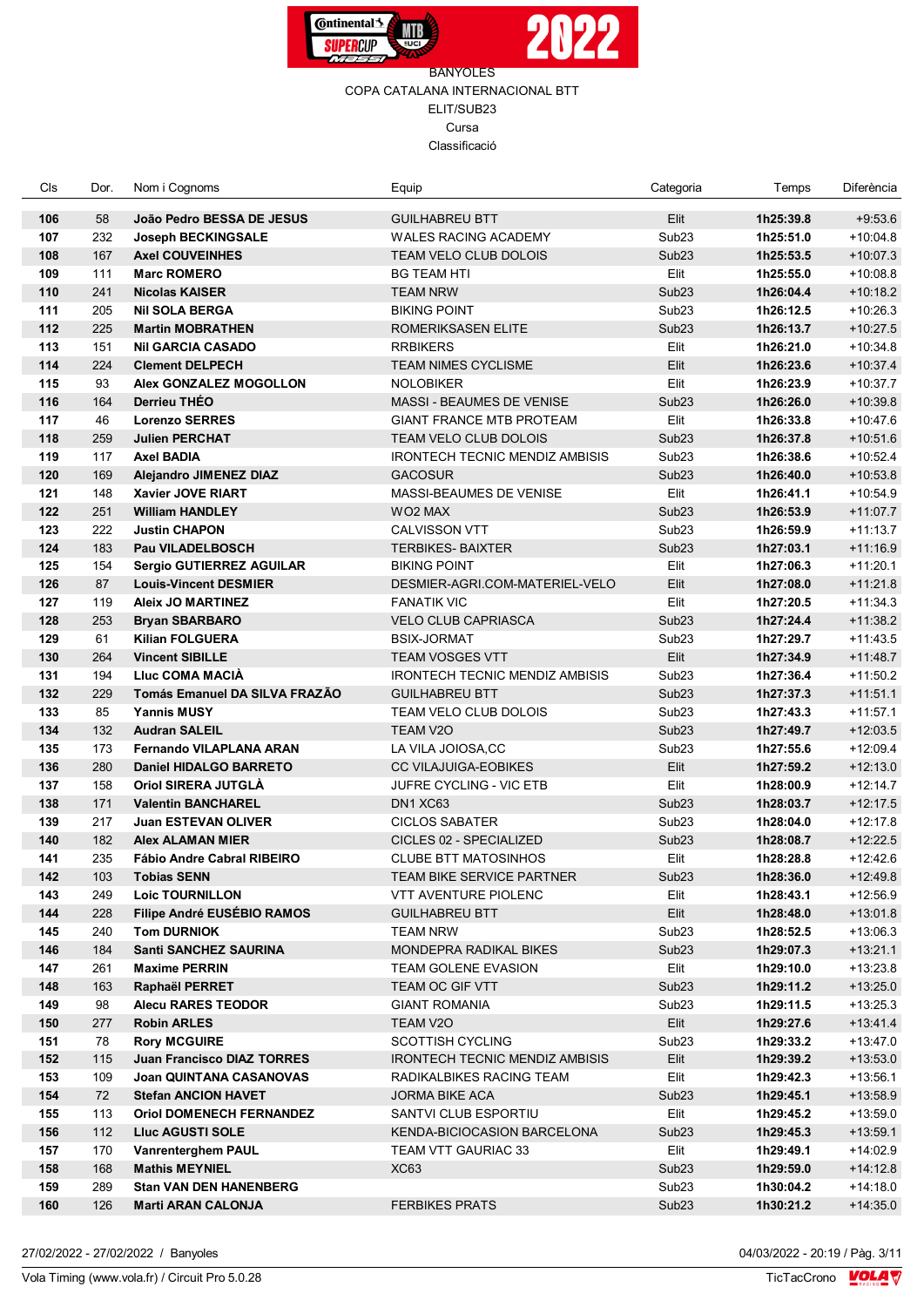



| Cls        | Dor.       | Nom i Cognoms                                       | Equip                                      | Categoria         | Temps                  | Diferència           |
|------------|------------|-----------------------------------------------------|--------------------------------------------|-------------------|------------------------|----------------------|
| 161        | 176        | <b>Enguerrand COUDOUIN</b>                          | TEAM CREUSE MAINSAT EVAUX                  | Elit              | 1h30:31.5              | $+14:45.3$           |
| 162        | 255        | <b>Jakub VLASATY</b>                                | ROUVY SPECIALIZED                          | Sub <sub>23</sub> | 1h30:33.3              | $+14.47.1$           |
| 163        | 212        | <b>Joaquin GARCIA SANCHEZ</b>                       | <b>JOSE SABATER</b>                        | Sub <sub>23</sub> | 1h30:36.2              | $+14:50.0$           |
| 164        | 122        | Arnau JORDAN REINALDO                               | <b>CLUB CICLES CATALUNYA</b>               | Sub <sub>23</sub> | 1h30:38.3              | $+14:52.1$           |
| 165        | 243        | <b>Benjamin MUTH</b>                                | TEAM NRW / RAPIRO BIKETIME                 | Sub <sub>23</sub> | 1h30:40.0              | $+14:53.8$           |
| 166        | 262        | <b>Brian SCHOUTEDEN</b>                             | ORBEA G-BIKES MTB CYCLING TEAM             | Sub <sub>23</sub> | 1h30:41.8              | $+14:55.6$           |
| 167        | 174        | <b>Pierre-Amaury LAFORCADE</b>                      | TEAM OC GIF VTT                            | Sub <sub>23</sub> | 1h30:53.9              | $+15:07.7$           |
| 168        | 165        | <b>Théo MEYNIEL</b>                                 | XC 63                                      | Sub <sub>23</sub> | 1h31:05.5              | $+15:19.3$           |
| 169        | 269        | <b>Laurent PATERAS</b>                              | <b>ENTENTE XC 64</b>                       | Sub <sub>23</sub> | 1h31:07.1              | $+15:20.9$           |
| 170        | 196        | <b>Matteo PAGET</b>                                 | AIX VTT                                    | Sub <sub>23</sub> | 1h31:45.3              | $+15:59.1$           |
| 171        | 230        | João MOREIRA DA SILVA                               | <b>GUILHABREU BTT</b>                      | Sub <sub>23</sub> | 1h31:51.2              | $+16:05.0$           |
| 172        | 149        | <b>Albert CUSPINERA PERMANYER</b>                   | NA                                         | Elit              | 1h31:55.0              | $+16:08.8$           |
| 173        | 226        | <b>Oscar FERRER RIBAS</b>                           | <b>RR BIKERS</b>                           | Elit              | 1h32:00.9              | $+16.14.7$           |
| 174        | 128        | Adrián ROMÁN ORTIZ                                  | <b>C.C. RATPENAT</b>                       | Elit              | 1h32:02.2              | $+16:16.0$           |
| 175        | 125        | <b>Josep PEÑALVER JUAN</b>                          | RADIKALBIKES RACING TEAM                   | Elit              | 1h32:02.7              | $+16:16.5$           |
| 176        | 159        | <b>Antoine LADET</b>                                | <b>LESCAR VS</b>                           | Sub <sub>23</sub> | 1h32:07.1              | $+16:20.9$           |
| 177        | 90         | <b>Mario SINUÉS MICÓ</b>                            | AMUNT CC - TBIKES - BH                     | Elit              | 1h32:17.2              | $+16:31.0$           |
| 178        | 267        | <b>Aurélien CURSOUX</b>                             | <b>GOLENE EVASION</b>                      | Elit              | 1h32:19.5              | $+16:33.3$           |
| 179        | 136        | <b>Eduard PORTA SERRANO</b>                         | <b>TERBIKES BAIXTER</b>                    | Elit              | 1h32:41.8              | $+16.55.6$           |
| 180        | 114        | <b>Oriol MEDINA</b>                                 | <b>MESBIKE &amp; FES - TUGA</b>            | Elit              | 1h33:03.5              | $+17:17.3$           |
| 181        | 282        | <b>Israel NUÑEZ BATICÓN</b>                         | <b>MASSI</b>                               | Elit              | 1h33:13.6              | $+17:27.4$           |
| 182        | 213        | Juan Jose ARROYO JACINTO                            | <b>GACOSUR</b>                             | Sub <sub>23</sub> | 1h10:24.0              | +1 Volta             |
| 183        | 271        | <b>Miquel GAJA CAPDEVILA</b>                        | NINETA BIKE TEAM                           | Sub <sub>23</sub> | 1h10:29.1              | +1 Volta             |
| 184        | 146        | <b>Lucas ZAWADZKY</b>                               | TBIKES-BH-AMUNT                            | Elit              | 1h10:29.2              | +1 Volta             |
| 185        | 157        | <b>Nil MASO MOLAS</b>                               | LINBIKES-LEFA TEAM                         | Elit              | 1h10:29.6              | +1 Volta             |
| 186        | 201        | <b>Gros RAPHAEL</b>                                 | MASSI - BEAUMES DE VENISE                  | Sub <sub>23</sub> | 1h11:13.6              | +1 Volta             |
| 187        | 118        | Pau QUINTANA CASANOVAS                              | RADIKALBIKES RACING TEAM                   | Elit              | 1h11:37.2              | +1 Volta             |
| 188        | 211        | <b>Francesc SURIOL ESCALANTE</b>                    | PALLARES FACTORY                           | Elit              | 1h11:45.4              | +1 Volta             |
| 189        | 279        | <b>Alexandre NOUVIALE</b>                           | V2O                                        | Sub <sub>23</sub> | 1h11:45.7              | +1 Volta             |
| 190        | 190        | <b>Leo LUSTENBERGER</b>                             | <b>TEAM VTT GAURIAC</b>                    | Sub <sub>23</sub> | 1h11:58.1              | +1 Volta             |
| 191        | 270        | <b>Gael RABILLER</b>                                | <b>TERRA TEAM</b>                          | Elit              | 1h11:58.3              | +1 Volta             |
| 192        | 273        | <b>Arthur FRANCOIS</b>                              | V2O                                        | Sub <sub>23</sub> | 1h11:58.6              | +1 Volta             |
| 193        | 187        | Sergi PUJOL OLIVER                                  | <b>TERBIKES-BAIX TER</b>                   | Sub <sub>23</sub> | 1h12:00.8              | +1 Volta             |
| 194        | 197        | <b>Tom COURBIERE</b>                                | <b>TEAM VTT AVENTURE PIOLENC</b>           | Sub <sub>23</sub> | 1h12:00.9              | +1 Volta             |
| 195        | 246        | <b>Tom ISSALY</b>                                   | <b>VCR</b>                                 | Sub <sub>23</sub> | 1h12:25.2              | +1 Volta             |
| 196        | 138        | <b>Oriol SANS MATEU</b>                             | KENDA BICIOCASION-BARCELONA                | Sub <sub>23</sub> | 1h12:25.4              | +1 Volta             |
| 197        | 153        | <b>Nil PONS SOLÀ</b>                                |                                            | Elit              | 1h12:25.9              | +1 Volta             |
| 198        | 278        | <b>Guilherme Cristino NUNES PEREIRA</b>             | <b>GUILHABREU BTT</b>                      | Sub <sub>23</sub> | 1h12:50.1              | +1 Volta             |
| 199        | 231        | <b>Richard NATHAN</b>                               | TEAM VTT DU MORTAINAIS                     | Sub <sub>23</sub> | 1h12:50.2              | +1 Volta             |
| 200        | 155        | <b>Arnau OLIVERAS CADENA</b>                        | CASSÀ BIKE                                 | Elit              | 1h12:50.4              | +1 Volta             |
| 201        | 130        | <b>Jordi CEBRIA RIBERA</b>                          | <b>AINASTETIC</b>                          | Sub <sub>23</sub> | 1h12:50.6              | +1 Volta             |
| 202        | 234        | Adrià ASENSIO LOPEZ                                 | <b>TREK BICISPRINT SABADELL</b>            | Sub <sub>23</sub> | 1h13:15.2              | +1 Volta             |
| 203        | 180        | <b>Julien BOLOTA</b>                                | UV LIMOGES - TEAM U 87                     | Elit              | 1h13:27.3              | +1 Volta             |
| 204<br>205 | 281        | <b>Oriol BADRENAS PEREZ</b>                         | SALA SPORT BIKE                            | Elit              | 1h13:27.9              | +1 Volta             |
| 206        | 145        | <b>Roger RECASENS XIRGU</b><br>Aitor DE DIOS CRESPO | BTT LLAGOSTERA<br><b>MES BIKE FES TUGA</b> | Sub <sub>23</sub> | 1h13:40.5<br>1h13:40.7 | +1 Volta<br>+1 Volta |
| 207        | 133<br>275 | Albert BARGALLO CAPDEVILA                           |                                            | Elit<br>Elit      |                        |                      |
| 208        | 223        |                                                     | AMBICI<br>TWAN VAN GENDT                   | Elit              | 1h13:40.9              | +1 Volta             |
| 209        | 162        | <b>Twan VAN GENDT</b><br><b>Marc RATERA TENORIO</b> | KENDA BICIOCASIONBARCELONA                 | Sub <sub>23</sub> | 1h13:55.1<br>1h14:12.2 | +1 Volta<br>+1 Volta |
| 210        | 116        | Jonathan RUIZ HERCE                                 | PROKITCHENS ADDICTBIKESTEAM                | Elit              | 1h14:21.4              | +1 Volta             |
| 211        | 139        | <b>Joel Andres LOPEZ CHANCHINGRE</b>                | TREK BICISPRINT SABADELL                   | Elit              | 1h14:26.2              | +1 Volta             |
| 212        | 209        | <b>Jaume DURAN MAIMO</b>                            | ILLES BALEARS CLUB CICLISTA                | Sub <sub>23</sub> | 1h14:45.3              | +1 Volta             |
| 213        | 221        | <b>Mustafa RAGHEB</b>                               | SHEFA-AMR                                  | Sub <sub>23</sub> | 1h14:54.8              | +1 Volta             |
| 214        | 203        | Pol SANCHEZ-PALENCIA CRESPO                         | LA TORRETA BIKE                            | Sub <sub>23</sub> | 1h14:59.2              | +1 Volta             |
| 215        | 214        | <b>Aleix MORENO COLL</b>                            | UNIÓ CICLISTA BAGES                        | Elit              | 1h15:42.1              | +1 Volta             |
|            |            |                                                     |                                            |                   |                        |                      |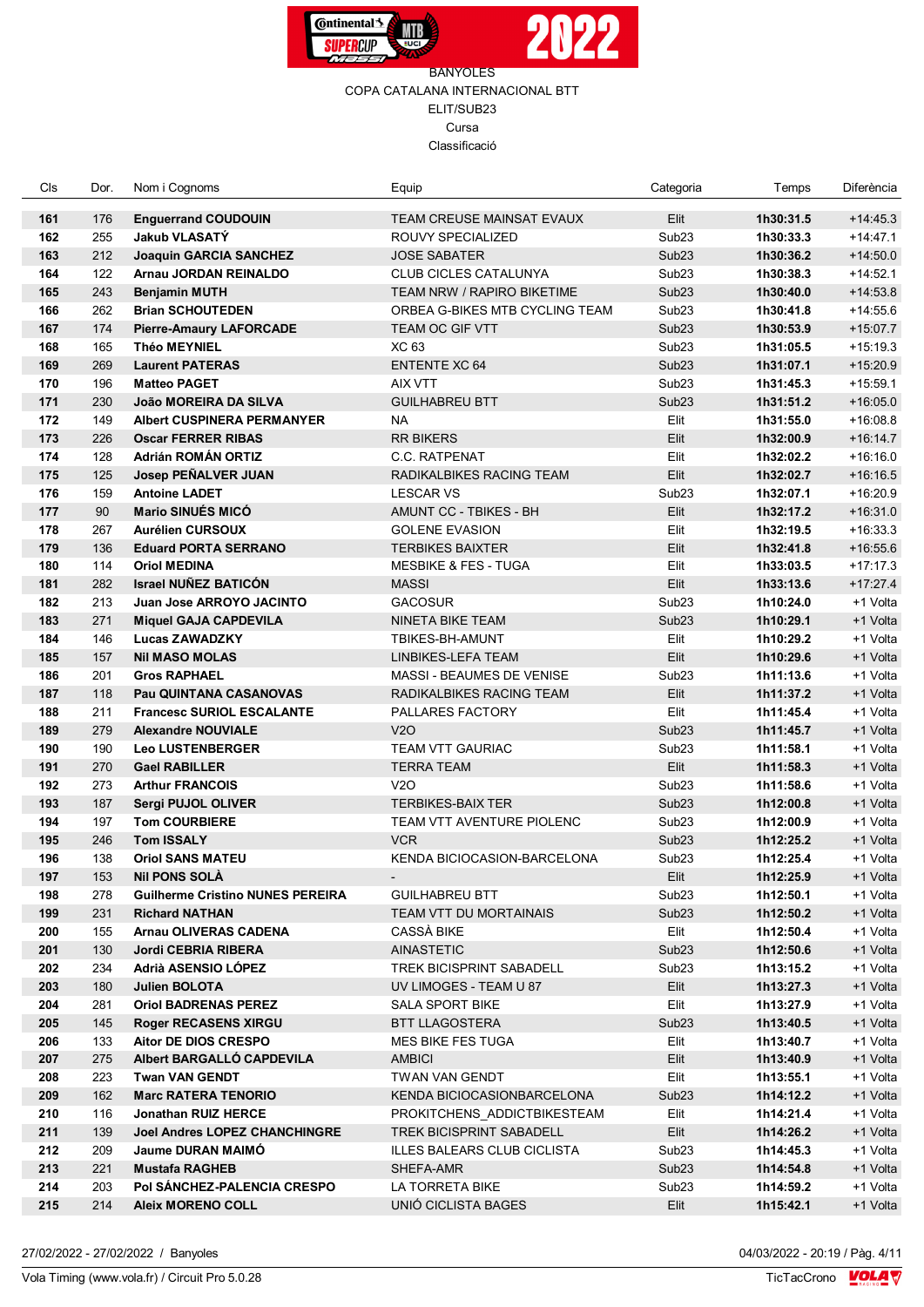



| Cls               | Dor. | Nom i Cognoms                          | Equip                                 | Categoria         | Temps                          | Diferència |
|-------------------|------|----------------------------------------|---------------------------------------|-------------------|--------------------------------|------------|
| 216               | 218  | <b>Thomas CONFOLENS</b>                | <b>HG GREEN BIKE</b>                  | Sub <sub>23</sub> | 1h15:42.2                      | +1 Volta   |
| 217               | 276  | <b>Sauvan PANNETIER</b>                | <b>NIMES CYCLISME</b>                 | Sub <sub>23</sub> | 1h15:42.3                      | +1 Volta   |
| 218               | 152  | <b>Oriol SAURA BOSCH</b>               | <b>BTT PAÍS DEL CAVA</b>              | Elit              | 1h15:42.4                      | +1 Volta   |
| 219               | 216  | <b>Joan MUNTADA MELET</b>              | AGRUPACIÓ CICLISTA OLIANA             | Elit              | 1h15:42.6                      | +1 Volta   |
| 220               | 210  | <b>Xavier FRIGOLA SANCHEZ</b>          | <b>IRONTECH TECNIC MENDIZ AMBISIS</b> | Sub <sub>23</sub> | 1h15:56.1                      | +1 Volta   |
| 221               | 192  | <b>Alex BEZAMAT</b>                    | <b>MASTER TEAM LAISSAC</b>            | Sub <sub>23</sub> | 1h16:02.2                      | +1 Volta   |
| 222               | 143  | David BAYO FRIGOLA                     | <b>TERBIKES- BAIX TER</b>             | Elit              | 1h17:21.5                      | +1 Volta   |
| 223               | 193  | <b>Mathieu BILLOTET</b>                | TEAM VELO CLUB MONT AIGOUAL PA        | Sub <sub>23</sub> | 1h17:21.5                      | +1 Volta   |
| 224               | 290  | <b>Oscar GALLARDO LOZANO</b>           |                                       | Elit              | 1h17:23.0                      | +1 Volta   |
| 225               | 257  | <b>Lucas SABRIE-FABRE</b>              | V2O                                   | Sub <sub>23</sub> | 1h17:23.9                      | +1 Volta   |
| 226               | 177  | <b>Edgar VILASECA RODRIGUEZ</b>        | <b>VELO BERGA</b>                     | Elit              | 1h17:24.0                      | +1 Volta   |
| 227               | 141  | <b>Eduardo GÓMEZ ROJAS</b>             | <b>BIKEXTREM VILADECANS</b>           | Elit              | 58:21.5                        | +2 Voltes  |
| 228               | 274  | <b>Miquel ORTAS ROMERA</b>             | <b>BIKE&amp;BICI LLEIDA</b>           | Sub <sub>23</sub> | 58:22.6                        | +2 Voltes  |
| 229               | 260  | Raphaël BENEZECH                       | TEAM VELO CLUB DOLOIS                 | Sub <sub>23</sub> | 58:22.7                        | +2 Voltes  |
| 230               | 206  | <b>Adrià DANIEL</b>                    | <b>CCVILAJUIGA-EOBIKES</b>            | Sub <sub>23</sub> | 58:45.9                        | +2 Voltes  |
| 231               | 140  | <b>Gerard PAREDES TRILLA</b>           | <b>MESBIKE &amp; FES - TUGA</b>       | Elit              | 58:48.5                        | +2 Voltes  |
| 232               | 215  | <b>Joan TRIAS SANCHO</b>               | <b>CORVITEAM</b>                      | Sub <sub>23</sub> | 58:50.6                        | +2 Voltes  |
| 233               | 127  | <b>Juan Luis GARCIA ESCRIBANO</b>      | <b>BSJ BIKES</b>                      | Elit              | 58:56.1                        | +2 Voltes  |
| 234               | 283  | <b>Benjamin TRAN MAU THEM</b>          | BEZIERS MEDITERRANÉE CYCLISME         | Sub <sub>23</sub> | 59:00.3                        | +2 Voltes  |
| 235               | 188  | <b>Jeremy POUDENS</b>                  | <b>HG GREEN BIKE</b>                  | Sub <sub>23</sub> | 59:01.2                        | +2 Voltes  |
| 236               | 242  | <b>Juan ESPEJO SAGUES</b>              | <b>RR BIKERS</b>                      | Elit              | 59:33.9                        | +2 Voltes  |
| 237               | 272  | <b>Oriol GOMEZ PEREZ</b>               | MANRESANA1930                         | Elit              | 59:34.3                        | +2 Voltes  |
| 238               | 284  | Cristian MUÑOZ RUIZ                    | <b>BAIXA UN PUNT CYCLING CLUB</b>     | Sub <sub>23</sub> | 59:34.9                        | +2 Voltes  |
| 239               | 208  | <b>Timoteo MONTERO RODRÍGUEZ</b>       | <b>BIKINGPOINT</b>                    | Sub <sub>23</sub> | 59:40.6                        | +2 Voltes  |
| 240               | 134  | Sergi RESINA COLOMÉ                    | <b>BIKING POINT TEAM</b>              | Elit              | 59:41.8                        | +2 Voltes  |
| 241               | 186  | <b>Jan SABORIDO CARRERAS</b>           | <b>BSIX JORMAT</b>                    | Sub <sub>23</sub> | 59:45.9                        | +2 Voltes  |
| 242               | 179  | <b>Joan ALENTORN</b>                   | <b>MEGABICI TEAM</b>                  | Elit              | 59:54.4                        | +2 Voltes  |
| 243               | 178  | Xavier MONTASELL JORDANA               | LA TORRETA BIKE                       | Elit              | 59:56.3                        | +2 Voltes  |
| 244               | 219  | Marti ESPEJO GÜIXENS                   | <b>VB SPORTS</b>                      | Elit              | 1h00:02.4                      | +2 Voltes  |
| 245               | 220  | <b>Ahmad ZEIDAN</b>                    | SHEFA-AMR                             | Elit              | 1h00:02.8                      | +2 Voltes  |
| 246               | 254  | <b>Axel JIMENEZ TOBAL</b>              | <b>INTEGRAL CAR KIA PC MORENITO</b>   | Elit              | 1h00:03.1                      | +2 Voltes  |
| 247               | 142  | <b>David ARIZA CORTES</b>              | LA TORRETA BIKE CLUB CICLISTA         | Sub <sub>23</sub> | 1h00:04.5                      | +2 Voltes  |
| 248               | 150  | <b>Marc VIDAL DOMINGUEZ</b>            | LA TORRETA BIKE                       | Sub <sub>23</sub> | 1h00:04.8                      | +2 Voltes  |
| 249               | 191  | <b>Gerard PAGÈS LAVANDERO</b>          | <b>BICIEQUIP COMPETICIÓ</b>           | Sub <sub>23</sub> | 1h00:05.1                      | +2 Voltes  |
| 250               | 199  | <b>Nicolas MEYER EVERDT</b>            | <b>LEFATEAM</b>                       | Sub <sub>23</sub> | 1h00:10.7                      | +2 Voltes  |
| 251<br>No Sortits | 250  | <b>Nil RUIZ LLOBERA</b>                | <b>TREK BICISPRINT</b>                | Sub <sub>23</sub> | 1h00:12.2                      | +2 Voltes  |
|                   | 25   | <b>David NORDEMANN</b>                 | CST POSTNL BAFANG MTB RACING T        | Elit              |                                |            |
|                   | 26   | <b>Anton SINTSOV</b>                   | ORBEA FACTORY TEAM                    | Elit              |                                |            |
|                   | 36   | <b>Mathis GUAY</b>                     | KTM VITTORIA TEAM                     | Sub <sub>23</sub> |                                |            |
|                   | 83   | <b>Victor VIDAL</b>                    | <b>VELOROC LAPIERRE</b>               | Elit              |                                |            |
|                   | 147  | <b>Jesús CHINCHILLA CASTRO</b>         | <b>RIPOLLET RACING BIKERS</b>         | Elit              |                                |            |
|                   | 166  | Antonio ALCANTARA GALINDO              | CLUB CICLISTA LLIÇÀ D'AMUNT           | Elit              |                                |            |
|                   | 172  | <b>Fabricio Dougl LARIOS RODRIGUEZ</b> | <b>DOCTOR J BIKES</b>                 | Sub <sub>23</sub> |                                |            |
|                   | 181  | <b>Marc MASANA MASANA</b>              | LA TORRETA BIKE                       | Sub <sub>23</sub> |                                |            |
|                   | 189  | <b>Igor BILBAO PEREZ</b>               | <b>OIARTZUN BIKE TEAM</b>             | Sub <sub>23</sub> |                                |            |
|                   | 198  | <b>Quentin FALIERES</b>                | <b>VCR</b>                            | Sub <sub>23</sub> |                                |            |
|                   | 227  | <b>Gianluca ARGENTA</b>                | <b>VELO CLUB CAPRIASCA</b>            | Sub <sub>23</sub> |                                |            |
|                   | 236  | <b>Timo MÜLLER</b>                     | THÖMUS MAXON                          | Sub <sub>23</sub> |                                |            |
|                   | 247  | <b>Simon GUALLAR</b>                   | <b>VCR</b>                            | Sub <sub>23</sub> |                                |            |
|                   | 248  | <b>Cameron MASON</b>                   | <b>SCOTTISH CYCLING</b>               | Sub <sub>23</sub> |                                |            |
|                   | 252  | <b>Paul KNEPPERS</b>                   | <b>TEAM SMARTDRY</b>                  | Elit              |                                |            |
| Abandons          |      |                                        |                                       |                   |                                |            |
|                   | 44   | <b>Charlie ALDRIDGE</b>                | <b>SCOTTISH CYCLING</b>               | Sub <sub>23</sub> |                                |            |
|                   |      | 27/02/2022 - 27/02/2022 / Banyoles     |                                       |                   | 04/03/2022 - 20:19 / Pàg. 5/11 |            |

Vola Timing (www.vola.fr) / Circuit Pro 5.0.28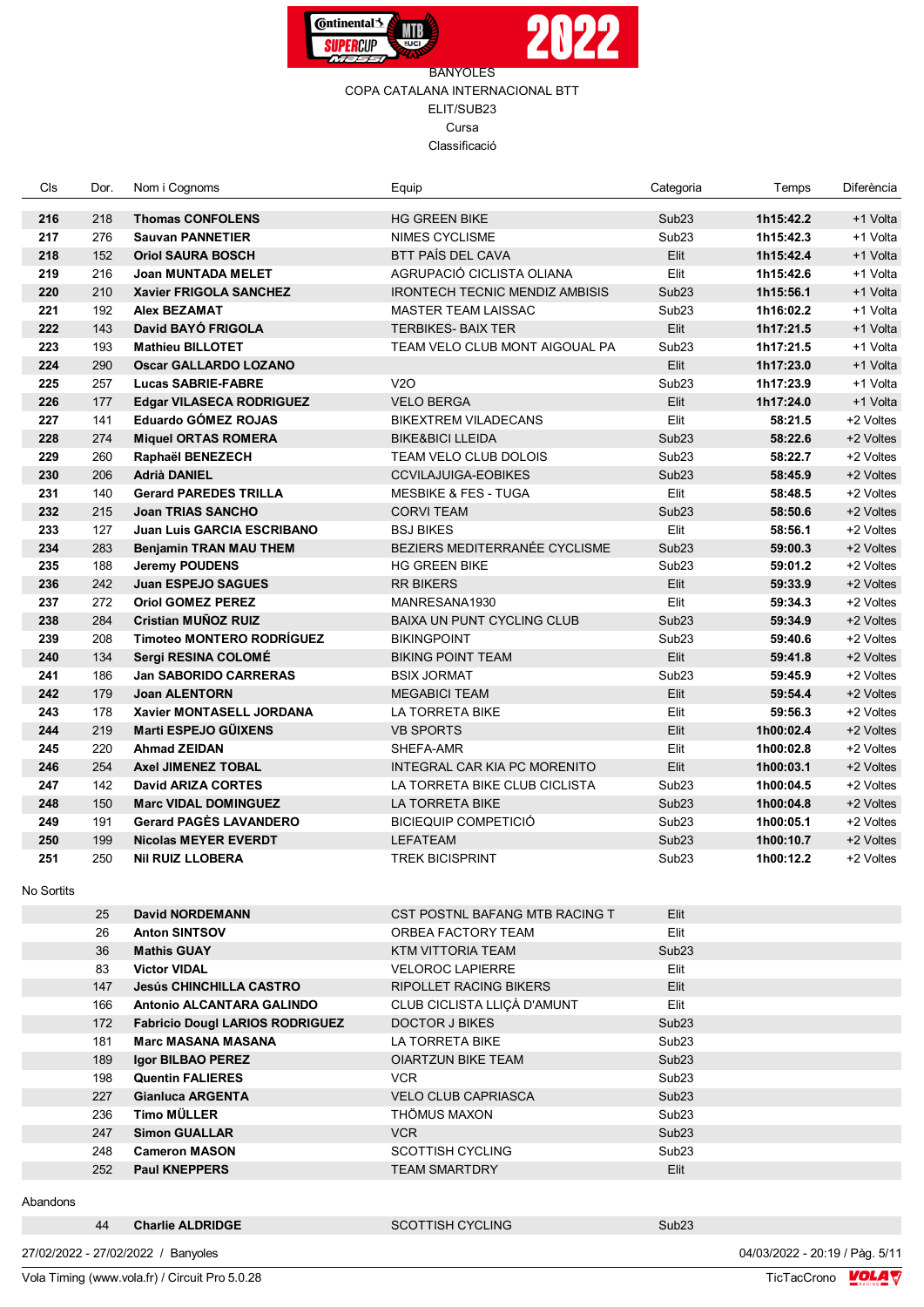



| Cls. | Dor. | Nom i Cognoms                     | Equip                           | Categoria         | Temps | Diferència |
|------|------|-----------------------------------|---------------------------------|-------------------|-------|------------|
|      |      |                                   |                                 |                   |       |            |
|      | 53   | <b>Corran CARRICK-ANDERSON</b>    | <b>SCOTTISH CYCLING</b>         | Sub <sub>23</sub> |       |            |
|      | 102  | <b>Antoine NIBBIO</b>             | <b>VELOROC CAVAILLON</b>        | Sub <sub>23</sub> |       |            |
|      | 104  | <b>Jorge SANCHEZ LARA</b>         | MESBIKE&FESBICI-TUGA            | Elit              |       |            |
|      | 120  | <b>Maxime LORET</b>               | KTM VITTORIA TEAM               | Elit              |       |            |
|      | 123  | <b>Gerard COPADO VILLARET</b>     | <b>BIKING POINT</b>             | Sub <sub>23</sub> |       |            |
|      | 129  | <b>Raul VALLES CARVAJAL</b>       | <b>MESBIKE &amp; FES - TUGA</b> | Elit              |       |            |
|      | 137  | <b>Axel TOMÁS CAMPOY</b>          | <b>MEGABICI</b>                 | Sub <sub>23</sub> |       |            |
|      | 144  | Pau IBÁÑEZ MUÑOZ                  | <b>SANT GREGORI</b>             | Sub <sub>23</sub> |       |            |
|      | 156  | <b>Arnaud BELOSSAT</b>            | <b>TEAM NIMES CYCLISME</b>      | Sub <sub>23</sub> |       |            |
|      | 160  | <b>Javier DIAZ BALTA</b>          | ADDICT BIKES RACING TEAM        | Elit              |       |            |
|      | 175  | <b>Alberto TORRES CAMACHO</b>     | FES BICI 3.0-TUGA               | Sub <sub>23</sub> |       |            |
|      | 202  | <b>Arnau MACIAS RUZ</b>           | 2RODES GRUP AMSA                | Sub <sub>23</sub> |       |            |
|      | 207  | <b>Angelo ZANCAN</b>              | <b>KROSS RACING TEAM SPAIN</b>  | Sub <sub>23</sub> |       |            |
|      | 239  | <b>Omar KOUDIJS</b>               | <b>GBA OFFROAD CYCLING TEAM</b> | Sub <sub>23</sub> |       |            |
|      | 244  | <b>Miguel MACHUCA SANCHEZ</b>     | CICLES CATALUNYA CLUB           | Sub <sub>23</sub> |       |            |
|      | 245  | <b>Joan Manel MARTINEZ RAIGON</b> | <b>BICIEQUIP COMPETICIO</b>     | Elit              |       |            |
|      | 258  | <b>Antoine SIMONIN</b>            | TEAM VELO CLUB DOLOIS           | Sub <sub>23</sub> |       |            |
|      | 266  | <b>Warre JANSSENS</b>             | ORBEA-GBIKES MTB RACING TEAM    | Sub <sub>23</sub> |       |            |
|      | 268  | <b>Thomas BAREILLE</b>            | <b>ENTENTE XC 64</b>            | Sub <sub>23</sub> |       |            |

**Elit** 

| $\mathbf{1}$   | 110            | <b>Titouan CAROD</b>              | <b>BMC MTB RACING</b>                 | Elit | 1h15:46.2 |           |
|----------------|----------------|-----------------------------------|---------------------------------------|------|-----------|-----------|
| $\mathbf{2}$   | 19             | <b>Filippo COLOMBO</b>            | <b>BMC MTB RACING</b>                 | Elit | 1h15:49.6 | $+3.4$    |
| 3              | 18             | <b>Thomas LITSCHER</b>            | <b>KROSS ORLEN CYCLING TEAM</b>       | Elit | 1h15:56.2 | $+10.0$   |
| 4              | 3              | <b>Alan HATHERLY</b>              | CANNONDALE FACTORY RACING             | Elit | 1h16:01.0 | $+14.8$   |
| 5              | $\mathbf{1}$   | <b>Ondrej CINK</b>                | <b>KROSS ORLEN CYCLING TEAM</b>       | Elit | 1h16:06.7 | $+20.5$   |
| 6              | 11             | <b>Luca BRAIDOT</b>               | <b>TEAM SANTA CRUZ FSA</b>            | Elit | 1h16:12.1 | $+25.9$   |
| $\overline{7}$ | 2              | <b>Vlad DASCALU</b>               | <b>TREK FACTORY RACING</b>            | Elit | 1h16:14.9 | $+28.7$   |
| 8              | 20             | <b>Jose Gerardo ULLOA AREVALO</b> | MASSI-BEAUMES DE VENISE               | Elit | 1h16:19.7 | $+33.5$   |
| 9              | 5              | <b>Henrique AVANCINI</b>          | CANNONDALE FACTORY RACING             | Elit | 1h16:22.2 | $+36.0$   |
| 10             | 4              | <b>Bartłomiej WAWAK</b>           | <b>KROSS ORLEN CYCLING TEAM</b>       | Elit | 1h16:27.5 | $+41.3$   |
| 11             | 256            | <b>Antoine PHILIPP</b>            |                                       | Elit | 1h16:29.4 | $+43.2$   |
| 12             | 6              | David VALERO SERRANO              | BH TEMPLO CAFÉS UCC                   | Elit | 1h16:30.6 | $+44.4$   |
| 13             | 16             | <b>Jofre CULLELL ESTAPE</b>       |                                       | Elit | 1h16:33.9 | $+47.7$   |
| 14             | 15             | <b>Luca SHWARZBAUER</b>           | <b>CANYON CLLCTV</b>                  | Elit | 1h16:51.5 | $+1:05.3$ |
| 15             | 21             | <b>Juri ZANOTTI</b>               | <b>BMC MTB RACING</b>                 | Elit | 1h16:54.0 | $+1.07.8$ |
| 16             | 12             | <b>Maximilian BRANDL</b>          | LEXWARE MOUNTAINBIKE TEAM             | Elit | 1h17:01.1 | $+1:14.9$ |
| 17             | 9              | <b>Sebastian Fini CARSTENSEN</b>  | <b>KMC ORBEA</b>                      | Elit | 1h17:03.5 | $+1:17.3$ |
| 18             | 14             | <b>Nadir COLLEDANI</b>            | MMR FACTORY RACING TEAM               | Elit | 1h17:14.4 | $+1:28.2$ |
| 19             | 31             | <b>David LIST</b>                 | LEXWARE MOUNTAINBIKE TEAM             | Elit | 1h17:24.9 | $+1:38.7$ |
| 20             | 74             | <b>Julien TRARIEUX</b>            | <b>MASSI-BEAUMES DE VENISE</b>        | Elit | 1h17:46.3 | $+2:00.1$ |
| 21             | 22             | <b>Reto INDERGAND</b>             |                                       | Elit | 1h17:47.8 | $+2.01.6$ |
| 22             | 238            | <b>Martins BLUMS</b>              | CST POSTNL BAFANG MTB RACING T        | Elit | 1h17:49.9 | $+2:03.7$ |
| 23             | 27             | <b>Georg EGGER</b>                | SPEED COMPANY RACING                  | Elit | 1h17:58.0 | $+2:11.8$ |
| 24             | 23             | <b>Vital ALBIN</b>                | THÖMUS MAXON                          | Elit | 1h18:05.5 | $+2:19.3$ |
| 25             | $\overline{7}$ | <b>Maxime MAROTTE</b>             | <b>TEAM SANTA CRUZ FSA</b>            | Elit | 1h18:34.8 | $+2:48.6$ |
| 26             | 62             | <b>Lukas BAUM</b>                 | SPEED COMPANY RACING                  | Elit | 1h18:45.8 | $+2:59.6$ |
| 27             | 17             | <b>Joel ROTH</b>                  | <b>BIXS PERFORMANCE TEAM</b>          | Elit | 1h18:51.9 | $+3:05.7$ |
| 28             | 47             | <b>Axel ROUDIL-CORTINAT</b>       | <b>GIANT FRANCE XC PRO TEAM</b>       | Elit | 1h18:57.9 | $+3:11.7$ |
| 29             | 105            | <b>Jens SCHUERMANS</b>            | <b>SCOTT CREUSE OXYGENE GUERET</b>    | Elit | 1h19:06.5 | $+3:20.3$ |
| 30             | 28             | <b>Pierre DE FROIDMONT</b>        | <b>KMC ORBEA</b>                      | Elit | 1h19:10.0 | $+3:23.8$ |
| 31             | 33             | <b>Jan VASTL</b>                  | <b>GAPP SYSTEM - KOLOFIX MTB RACI</b> | Elit | 1h19:26.0 | $+3:39.8$ |
| 32             | 37             | <b>Pablo RODRÍGUEZ GUEDE</b>      | BH TEMPLO CAFÉS UCC                   | Elit | 1h19:29.9 | $+3.43.7$ |
|                |                |                                   |                                       |      |           |           |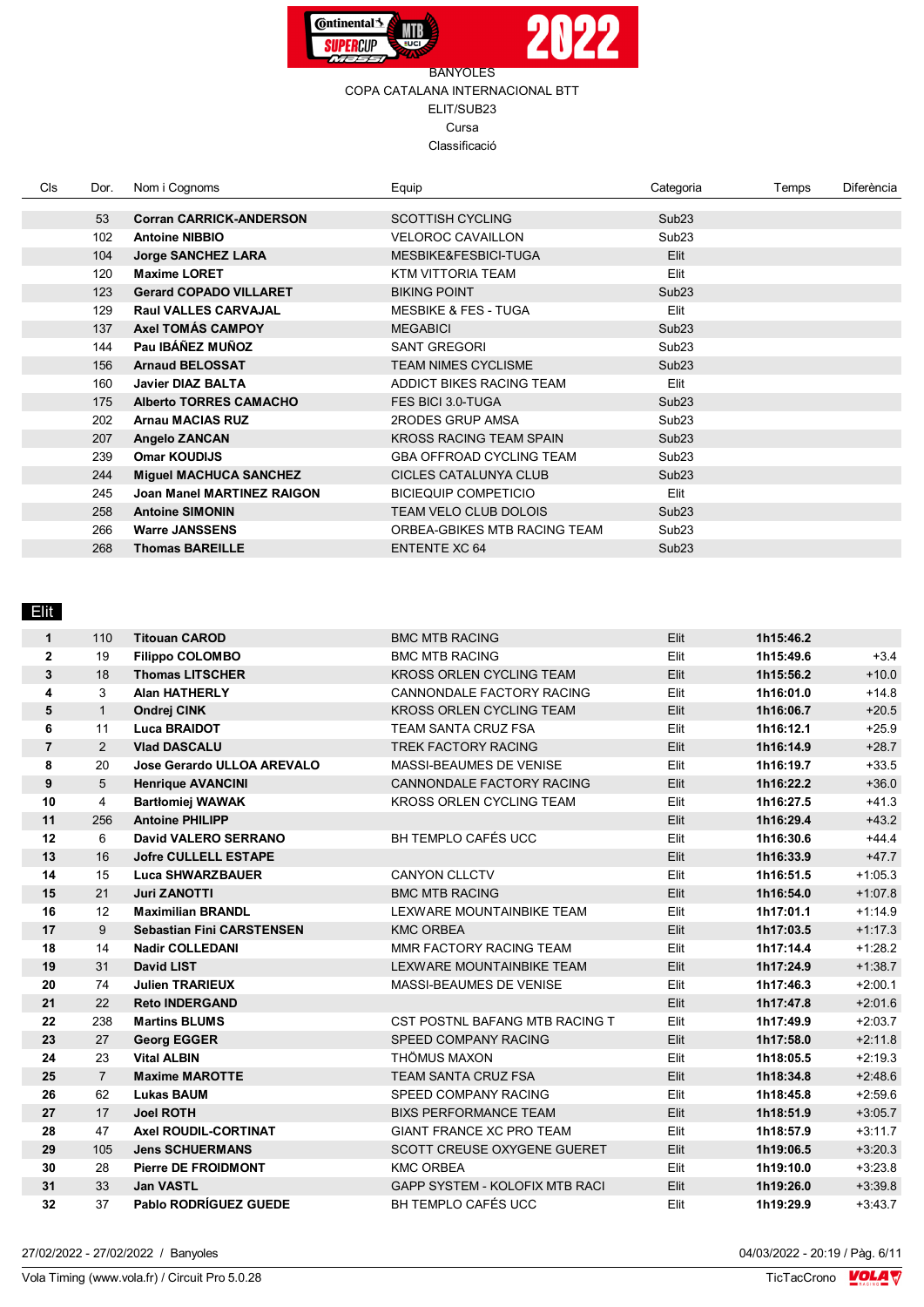



| Cls | Dor. | Nom i Cognoms                     | Equip                                 | Categoria | Temps     | Diferència |
|-----|------|-----------------------------------|---------------------------------------|-----------|-----------|------------|
| 33  | 24   | <b>Tomer ZSALTSMAN</b>            | <b>JB BRUNEX SUPERIOR FACTORY RAC</b> | Elit      | 1h19:32.2 | $+3.46.0$  |
| 34  | 29   | <b>Gregor RAGGL</b>               | JB BRUNEX SUPERIOR FACTORY RAC        | Elit      | 1h19:33.1 | $+3.46.9$  |
| 35  | 38   | <b>Cole Kenneth ALMAZAN PATON</b> | ORANGE SEAL OFF-ROAD TEAM             | Elit      | 1h19:35.8 | $+3:49.6$  |
| 36  | 35   | Ismael ESTEBAN AGÜERO             | LOGOS ENERGÍA - BH                    | Elit      | 1h19:39.1 | $+3:52.9$  |
| 37  | 42   | <b>Cristofer BOSQUE RUANO</b>     | <b>X-SAUCE FACTORY TEAM</b>           | Elit      | 1h19:42.0 | $+3:55.8$  |
| 38  | 34   | Jan ŠKARNITZL                     | GAPP SYSTEM - KOLOFIX MTB RACI        | Elit      | 1h20:04.5 | $+4:18.3$  |
| 39  | 30   | <b>Marcel GUERRINI</b>            | <b>BIXS PERFORMANCE TEAM</b>          | Elit      | 1h20:19.0 | $+4:32.8$  |
| 40  | 10   | <b>Simon ANDREASSEN</b>           | CANNONDALE FACTORY RACING             | Elit      | 1h20:19.7 | $+4:33.5$  |
| 41  | 43   | <b>Ricardo MARINHEIRO</b>         | <b>CLUBE BTT MATOSINHOS</b>           | Elit      | 1h20:30.5 | $+4.44.3$  |
| 42  | 40   | Lukáš KOBES                       | GAPP SYSTEM - KOLOFIX MTB RACI        | Elit      | 1h20:37.5 | $+4.51.3$  |
| 43  | 95   | <b>Alex BREGENZER</b>             | EIGHTY AID RACING TEAM                | Elit      | 1h20:38.5 | $+4:52.3$  |
| 44  | 71   | Ever Alejandro GOMEZ DÍAZ         | <b>RR BIKERS</b>                      | Elit      | 1h20:38.6 | $+4.52.4$  |
| 45  | 88   | <b>Ludovic DELPECH</b>            | <b>VELOROC LAPIERRE</b>               | Elit      | 1h21:09.3 | $+5:23.1$  |
| 46  | 13   | <b>Erik HÆGSTAD</b>               | <b>KMC ORBEA</b>                      | Elit      | 1h21:13.0 | $+5:26.8$  |
| 47  | 65   | <b>Xavier ARIZA GARCIA</b>        | CORRATEC - VIC SPORTS TEAM            | Elit      | 1h21:27.5 | $+5.41.3$  |
| 48  | 233  | <b>Karl MARKT</b>                 | <b>JB BRUNEX SUPERIOR FACTORY RAC</b> | Elit      | 1h21:39.9 | $+5:53.7$  |
| 49  | 54   | Roberto Carlos GUIMARÃES FERREIRA | <b>GUILHABREU BTT</b>                 | Elit      | 1h21:43.7 | $+5:57.5$  |
| 50  | 8    | <b>Thomas GRIOT</b>               | CANYON CLLCTV                         | Elit      | 1h21:46.0 | $+5:59.8$  |
| 51  | 86   | <b>Xavier PIJUAN PORCEL</b>       | <b>RR BIKES TEAM</b>                  | Elit      | 1h22:13.8 | $+6.27.6$  |
| 52  | 265  | <b>Thibault SOULA</b>             | <b>TEAM VOSGES VTT</b>                | Elit      | 1h22:15.3 | $+6:29.1$  |
| 53  | 79   | Iván FEIJOO                       | MMR FACTORY RACING TEAM               | Elit      | 1h22:36.0 | $+6.49.8$  |
| 54  | 60   | Igoulem BENOIT                    | MASSI - BEAUMES DE VENISE             | Elit      | 1h22:56.7 | $+7:10.5$  |
| 55  | 263  | <b>Anthony ZARAGOZA</b>           | <b>TEAM VOSGES VTT</b>                | Elit      | 1h23:09.6 | $+7:23.4$  |
| 56  | 291  | <b>Rémy DUQUESNE</b>              | <b>VCA ANJOS ASTERION</b>             | Elit      | 1h23:16.0 | $+7:29.8$  |
| 57  | 77   | <b>Luuk CHAMBEYRON</b>            | <b>MISTRAL ADVENTURA</b>              | Elit      | 1h23:57.7 | $+8:11.5$  |
| 58  | 51   | <b>Clément AUVIN</b>              | <b>TEAM HORIZON MONTLUCON</b>         | Elit      | 1h24:05.5 | $+8:19.3$  |
| 59  | 131  | Joan CALDERÓN BERNALDEZ           | <b>CICLES SERRANO</b>                 | Elit      | 1h24:08.6 | $+8.22.4$  |
| 60  | 41   | <b>Benjamin LE NY</b>             | TEAM CREUSE MAINSAT EVAUX             | Elit      | 1h24:14.4 | $+8:28.2$  |
| 61  | 107  | <b>Gerard MOYA CLAPERA</b>        | <b>BIKING POINT</b>                   | Elit      | 1h24:15.5 | $+8.29.3$  |
| 62  | 76   | <b>Victor SELLÉS PARDO</b>        | <b>CYCLIC TEAM</b>                    | Elit      | 1h24:32.4 | $+8.46.2$  |
| 63  | 66   | João ROCHA                        | <b>BTT GARDUNHA</b>                   | Elit      | 1h24:55.4 | $+9:09.2$  |
| 64  | 56   | <b>Jan RAJCHART</b>               | GAPP SYSTEM - KOLOFIX MTB RACI        | Elit      | 1h25:09.4 | $+9:23.2$  |
| 65  | 161  | Ot VALLS PUJOL                    | <b>MANRESANA</b>                      | Elit      | 1h25:18.7 | $+9.32.5$  |
| 66  | 124  | <b>Gerard BLANCH DANIEL</b>       | <b>CLUB CICLISTA VILAJUIGA</b>        | Elit      | 1h25:34.8 | $+9.48.6$  |
| 67  | 58   | João Pedro BESSA DE JESUS         | <b>GUILHABREU BTT</b>                 | Elit      | 1h25:39.8 | $+9.53.6$  |
| 68  | 111  | <b>Marc ROMERO</b>                | <b>BG TEAM HTI</b>                    | Elit      | 1h25:55.0 | $+10:08.8$ |
| 69  | 151  | <b>Nil GARCIA CASADO</b>          | <b>RRBIKERS</b>                       | Elit      | 1h26:21.0 | $+10.34.8$ |
| 70  | 224  | <b>Clement DELPECH</b>            | <b>TEAM NIMES CYCLISME</b>            | Elit      | 1h26:23.6 | $+10:37.4$ |
| 71  | 93   | Alex GONZALEZ MOGOLLON            | <b>NOLOBIKER</b>                      | Elit      | 1h26:23.9 | +10:37.7   |
| 72  | 46   | <b>Lorenzo SERRES</b>             | <b>GIANT FRANCE MTB PROTEAM</b>       | Elit      | 1h26:33.8 | +10:47.6   |
| 73  | 148  | Xavier JOVE RIART                 | MASSI-BEAUMES DE VENISE               | Elit      | 1h26:41.1 | +10:54.9   |
| 74  | 154  | Sergio GUTIERREZ AGUILAR          | <b>BIKING POINT</b>                   | Elit      | 1h27:06.3 | $+11:20.1$ |
| 75  | 87   | <b>Louis-Vincent DESMIER</b>      | DESMIER-AGRI.COM-MATERIEL-VELO        | Elit      | 1h27:08.0 | $+11:21.8$ |
| 76  | 119  | <b>Aleix JO MARTINEZ</b>          | <b>FANATIK VIC</b>                    | Elit      | 1h27:20.5 | $+11:34.3$ |
| 77  | 264  | <b>Vincent SIBILLE</b>            | <b>TEAM VOSGES VTT</b>                | Elit      | 1h27:34.9 | $+11.48.7$ |
| 78  | 280  | Daniel HIDALGO BARRETO            | CC VILAJUIGA-EOBIKES                  | Elit      | 1h27:59.2 | $+12:13.0$ |
| 79  | 158  | <b>Oriol SIRERA JUTGLA</b>        | <b>JUFRE CYCLING - VIC ETB</b>        | Elit      | 1h28:00.9 | $+12:14.7$ |
| 80  | 235  | Fábio Andre Cabral RIBEIRO        | <b>CLUBE BTT MATOSINHOS</b>           | Elit      | 1h28:28.8 | +12:42.6   |
| 81  | 249  | <b>Loic TOURNILLON</b>            | VTT AVENTURE PIOLENC                  | Elit      | 1h28:43.1 | +12:56.9   |
| 82  | 228  | Filipe André EUSÉBIO RAMOS        | <b>GUILHABREU BTT</b>                 | Elit      | 1h28:48.0 | +13:01.8   |
| 83  | 261  | <b>Maxime PERRIN</b>              | <b>TEAM GOLENE EVASION</b>            | Elit      | 1h29:10.0 | $+13:23.8$ |
| 84  | 277  | <b>Robin ARLES</b>                | TEAM V2O                              | Elit      | 1h29:27.6 | +13:41.4   |
| 85  | 115  | <b>Juan Francisco DIAZ TORRES</b> | <b>IRONTECH TECNIC MENDIZ AMBISIS</b> | Elit      | 1h29:39.2 | $+13:53.0$ |
| 86  | 109  | <b>Joan QUINTANA CASANOVAS</b>    | RADIKALBIKES RACING TEAM              | Elit      | 1h29:42.3 | $+13:56.1$ |
| 87  | 113  | <b>Oriol DOMENECH FERNANDEZ</b>   | SANTVI CLUB ESPORTIU                  | Elit      | 1h29:45.2 | $+13:59.0$ |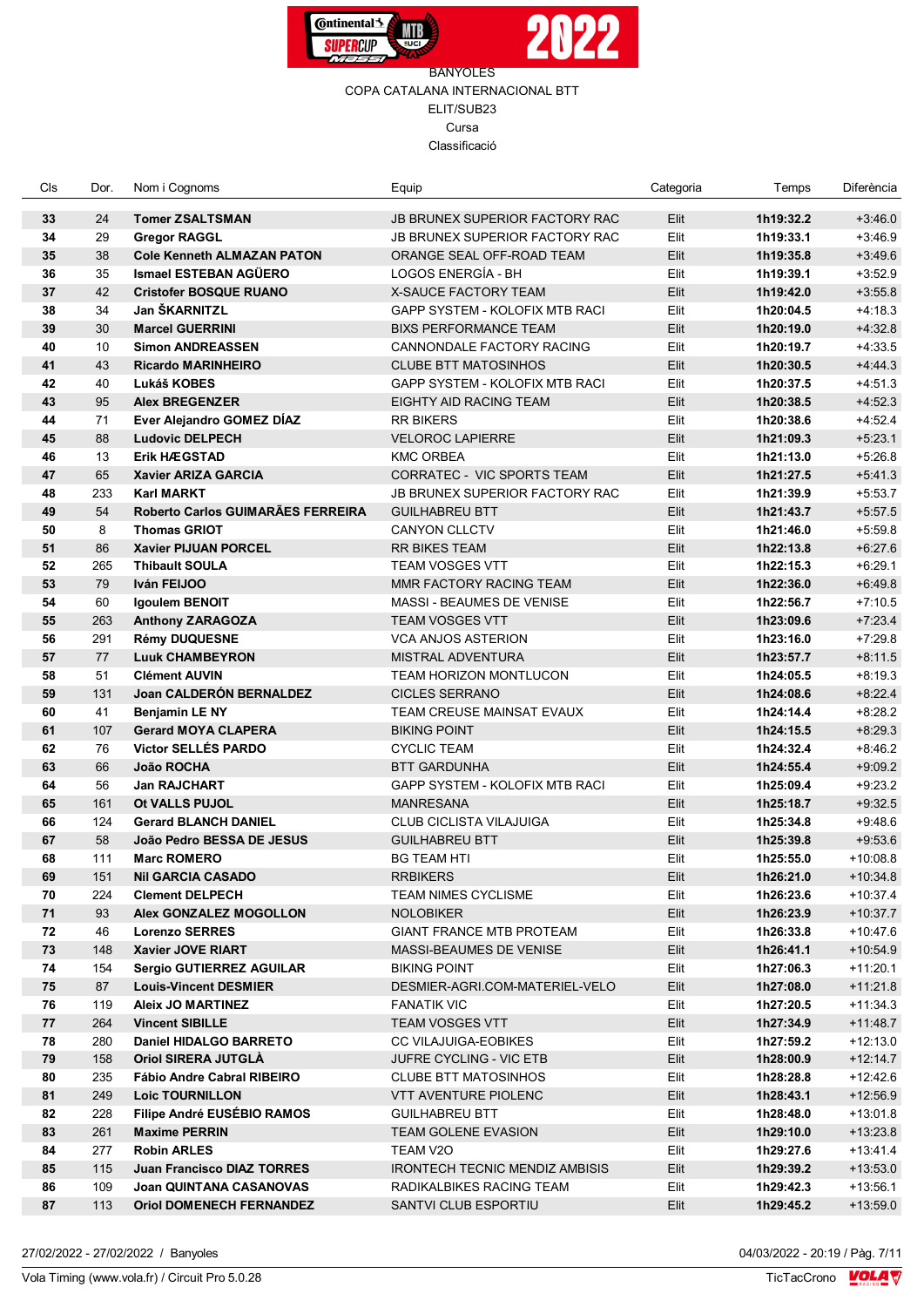



| Cls        | Dor. | Nom i Cognoms                        | Equip                               | Categoria | Temps     | Diferència |
|------------|------|--------------------------------------|-------------------------------------|-----------|-----------|------------|
| 88         | 170  | <b>Vanrenterghem PAUL</b>            | <b>TEAM VTT GAURIAC 33</b>          | Elit      | 1h29:49.1 | $+14:02.9$ |
| 89         | 176  | <b>Enguerrand COUDOUIN</b>           | TEAM CREUSE MAINSAT EVAUX           | Elit      | 1h30:31.5 | $+14.45.3$ |
| 90         | 149  | <b>Albert CUSPINERA PERMANYER</b>    | <b>NA</b>                           | $E$ lit   | 1h31:55.0 | $+16:08.8$ |
| 91         | 226  | <b>Oscar FERRER RIBAS</b>            | <b>RR BIKERS</b>                    | Elit      | 1h32:00.9 | $+16:14.7$ |
| 92         | 128  | Adrián ROMÁN ORTIZ                   | <b>C.C. RATPENAT</b>                | Elit      | 1h32:02.2 | $+16:16.0$ |
| 93         | 125  | Josep PEÑALVER JUAN                  | RADIKALBIKES RACING TEAM            | Elit      | 1h32:02.7 | $+16:16.5$ |
| 94         | 90   | Mario SINUÉS MICÓ                    | AMUNT CC - TBIKES - BH              | Elit      | 1h32:17.2 | $+16:31.0$ |
| 95         | 267  | <b>Aurélien CURSOUX</b>              | <b>GOLENE EVASION</b>               | Elit      | 1h32:19.5 | $+16:33.3$ |
| 96         | 136  | <b>Eduard PORTA SERRANO</b>          | <b>TERBIKES BAIXTER</b>             | Elit      | 1h32:41.8 | $+16:55.6$ |
| 97         | 114  | <b>Oriol MEDINA</b>                  | <b>MESBIKE &amp; FES - TUGA</b>     | Elit      | 1h33:03.5 | $+17:17.3$ |
| 98         | 282  | <b>Israel NUÑEZ BATICÓN</b>          | <b>MASSI</b>                        | Elit      | 1h33:13.6 | $+17:27.4$ |
| 99         | 146  | <b>Lucas ZAWADZKY</b>                | TBIKES-BH-AMUNT                     | Elit      | 1h10:29.2 | +1 Volta   |
| 100        | 157  | <b>Nil MASO MOLAS</b>                | LINBIKES-LEFA TEAM                  | Elit      | 1h10:29.6 | +1 Volta   |
| 101        | 118  | <b>Pau QUINTANA CASANOVAS</b>        | RADIKALBIKES RACING TEAM            | Elit      | 1h11:37.2 | +1 Volta   |
| 102        | 211  | <b>Francesc SURIOL ESCALANTE</b>     | PALLARES FACTORY                    | Elit      | 1h11:45.4 | +1 Volta   |
| 103        | 270  | <b>Gael RABILLER</b>                 | TERRA TEAM                          | Elit      | 1h11:58.3 | +1 Volta   |
| 104        | 153  | Nil PONS SOLA                        |                                     | Elit      | 1h12:25.9 | +1 Volta   |
| 105        | 155  | <b>Arnau OLIVERAS CADENA</b>         | <b>CASSÀ BIKE</b>                   | Elit      | 1h12:50.4 | +1 Volta   |
| 106        | 180  | <b>Julien BOLOTA</b>                 | UV LIMOGES - TEAM U 87              | Elit      | 1h13:27.3 | +1 Volta   |
| 107        | 281  | <b>Oriol BADRENAS PEREZ</b>          | <b>SALA SPORT BIKE</b>              | Elit      | 1h13:27.9 | +1 Volta   |
| 108        | 133  | <b>Aitor DE DIOS CRESPO</b>          | <b>MES BIKE FES TUGA</b>            | Elit      | 1h13:40.7 | +1 Volta   |
| 109        | 275  | Albert BARGALLO CAPDEVILA            | <b>AMBICI</b>                       | Elit      | 1h13:40.9 | +1 Volta   |
| 110        | 223  | <b>Twan VAN GENDT</b>                | <b>TWAN VAN GENDT</b>               | Elit      | 1h13:55.1 | +1 Volta   |
| 111        | 116  | <b>Jonathan RUIZ HERCE</b>           | PROKITCHENS ADDICTBIKESTEAM         | Elit      | 1h14:21.4 | +1 Volta   |
| 112        | 139  | <b>Joel Andres LOPEZ CHANCHINGRE</b> | <b>TREK BICISPRINT SABADELL</b>     | Elit      | 1h14:26.2 | +1 Volta   |
| 113        | 214  | <b>Aleix MORENO COLL</b>             | UNIÓ CICLISTA BAGES                 | Elit      | 1h15:42.1 | +1 Volta   |
| 114        | 152  | <b>Oriol SAURA BOSCH</b>             | BTT PAÍS DEL CAVA                   | Elit      | 1h15:42.4 | +1 Volta   |
| 115        | 216  | <b>Joan MUNTADA MELET</b>            | AGRUPACIÓ CICLISTA OLIANA           | Elit      | 1h15:42.6 | +1 Volta   |
| 116        | 143  | David BAYÓ FRIGOLA                   | <b>TERBIKES- BAIX TER</b>           | Elit      | 1h17:21.5 | +1 Volta   |
| 117        | 290  | <b>Oscar GALLARDO LOZANO</b>         |                                     | Elit      | 1h17:23.0 | +1 Volta   |
| 118        | 177  | <b>Edgar VILASECA RODRIGUEZ</b>      | <b>VELO BERGA</b>                   | Elit      | 1h17:24.0 | +1 Volta   |
| 119        | 141  | Eduardo GÓMEZ ROJAS                  | <b>BIKEXTREM VILADECANS</b>         | Elit      | 58:21.5   | +2 Voltes  |
| 120        | 140  | <b>Gerard PAREDES TRILLA</b>         | <b>MESBIKE &amp; FES - TUGA</b>     | Elit      | 58:48.5   | +2 Voltes  |
| 121        | 127  | <b>Juan Luis GARCIA ESCRIBANO</b>    | BSJ BIKES                           | Elit      | 58:56.1   | +2 Voltes  |
| 122        | 242  | <b>Juan ESPEJO SAGUES</b>            | <b>RR BIKERS</b>                    | Elit      | 59:33.9   | +2 Voltes  |
| 123        | 272  | <b>Oriol GOMEZ PEREZ</b>             | MANRESANA1930                       | Elit      | 59:34.3   | +2 Voltes  |
| 124        | 134  | Sergi RESINA COLOMÉ                  | <b>BIKING POINT TEAM</b>            | Elit      | 59:41.8   | +2 Voltes  |
| 125        | 179  | <b>Joan ALENTORN</b>                 | <b>MEGABICI TEAM</b>                | Elit      | 59:54.4   | +2 Voltes  |
| 126        | 178  | Xavier MONTASELL JORDANA             | LA TORRETA BIKE                     | Elit      | 59:56.3   | +2 Voltes  |
| 127        | 219  | Marti ESPEJO GÜIXENS                 | <b>VB SPORTS</b>                    | Elit      | 1h00:02.4 | +2 Voltes  |
| 128        | 220  | <b>Ahmad ZEIDAN</b>                  | SHEFA-AMR                           | Elit      | 1h00:02.8 | +2 Voltes  |
| 129        | 254  | <b>Axel JIMENEZ TOBAL</b>            | <b>INTEGRAL CAR KIA PC MORENITO</b> | Elit      | 1h00:03.1 | +2 Voltes  |
| No Sortits |      |                                      |                                     |           |           |            |
|            | 25   | <b>David NORDEMANN</b>               | CST POSTNL BAFANG MTB RACING T      | Elit      |           |            |
|            | 26   | <b>Anton SINTSOV</b>                 | ORBEA FACTORY TEAM                  | Elit      |           |            |
|            | 83   | <b>Victor VIDAL</b>                  | <b>VELOROC LAPIERRE</b>             | Elit      |           |            |
|            | 147  | <b>Jesús CHINCHILLA CASTRO</b>       | <b>RIPOLLET RACING BIKERS</b>       | Elit      |           |            |
|            | 166  | Antonio ALCANTARA GALINDO            | CLUB CICLISTA LLIÇÀ D'AMUNT         | Elit      |           |            |
|            | 252  | <b>Paul KNEPPERS</b>                 | <b>TEAM SMARTDRY</b>                | Elit      |           |            |
|            |      |                                      |                                     |           |           |            |
| Abandons   |      |                                      |                                     |           |           |            |
|            | 104  | Jorge SANCHEZ LARA                   | MESBIKE&FESBICI-TUGA                | Elit      |           |            |
|            | 120  | <b>Maxime LORET</b>                  | KTM VITTORIA TEAM                   | Elit      |           |            |
|            | 129  | <b>Raul VALLES CARVAJAL</b>          | <b>MESBIKE &amp; FES - TUGA</b>     | Elit      |           |            |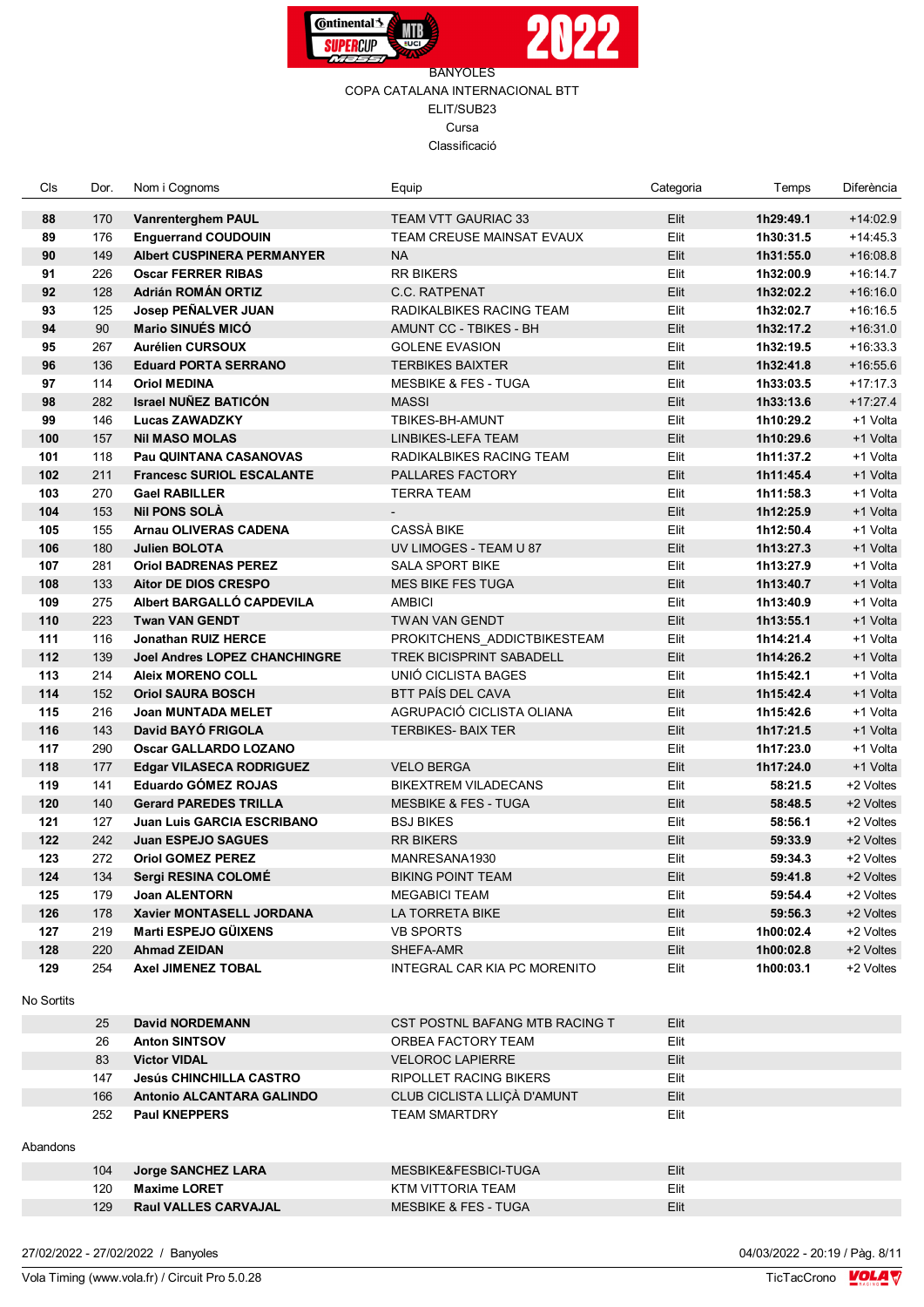



## COPA CATALANA INTERNACIONAL BTT ELIT/SUB23 Cursa

Classificació

| Cls | Dor. | Nom i Cognoms              | ≞auip                       | Categoria | <b>Temps</b> | Diferència |
|-----|------|----------------------------|-----------------------------|-----------|--------------|------------|
|     |      |                            |                             |           |              |            |
|     | 160  | Javier DIAZ BALTA          | ADDICT BIKES RACING TEAM    | Elit      |              |            |
|     | 245  | Joan Manel MARTINEZ RAIGON | <b>BICIEQUIP COMPETICIO</b> | Elit      |              |            |

# Sub23

| 1              | 39  | <b>Mathis AZZARO</b>             | <b>BMC MTB RACING</b>                 | Sub <sub>23</sub> | 1h18:02.2 |           |
|----------------|-----|----------------------------------|---------------------------------------|-------------------|-----------|-----------|
| $\mathbf{2}$   | 32  | <b>Riley AMOS</b>                | TREK FACTORY RACING                   | Sub <sub>23</sub> | 1h18:19.0 | $+16.8$   |
| 3              | 55  | <b>Lucas GRIECO</b>              | <b>MASSI-BEAUMES DE VENISE</b>        | Sub <sub>23</sub> | 1h18:33.2 | $+31.0$   |
| 4              | 48  | <b>David CAMPOS MOTOS</b>        | <b>BH TEMPLO CAFES UCC</b>            | Sub <sub>23</sub> | 1h20:01.1 | $+1:58.9$ |
| 5              | 82  | <b>Loan CHENEVAL</b>             | <b>SCOTT CREUSE OXYGENE</b>           | Sub <sub>23</sub> | 1h20:13.7 | $+2:11.5$ |
| 6              | 45  | <b>Leon KAISER</b>               | <b>TEAM BULLS</b>                     | Sub <sub>23</sub> | 1h20:32.2 | $+2:30.0$ |
| $\overline{7}$ | 89  | <b>Francesc BARBER ARGUIMBAU</b> | PRIMAFLOR MONDRAKER GENUINS           | Sub <sub>23</sub> | 1h20:48.6 | $+2:46.4$ |
| 8              | 69  | <b>Niek HOORNSMAN</b>            | <b>TALENTNED</b>                      | Sub <sub>23</sub> | 1h21:03.9 | $+3:01.7$ |
| 9              | 59  | <b>Didac CARVACHO</b>            | IRONTECH-TECNIC-MENDIZ                | Sub <sub>23</sub> | 1h21:15.7 | $+3:13.5$ |
| 10             | 64  | <b>William Hoines LARSEN</b>     | WO <sub>2</sub> MAX                   | Sub <sub>23</sub> | 1h21:21.7 | $+3:19.5$ |
| 11             | 57  | <b>Jaume BOSCH PICO</b>          | <b>BH TEMPLO CAFES UCC</b>            | Sub <sub>23</sub> | 1h21:27.6 | $+3:25.4$ |
| 12             | 63  | <b>Hugo WEISS</b>                | <b>GIANT FRANCE MTB PRO TEAM</b>      | Sub <sub>23</sub> | 1h21:34.7 | $+3:32.5$ |
| 13             | 52  | <b>Luke WIEDMANN</b>             | <b>THÖMUS MAXON</b>                   | Sub <sub>23</sub> | 1h21:37.8 | $+3.35.6$ |
| 14             | 75  | <b>Chris VAN DIJK</b>            | TALENTNED                             | Sub <sub>23</sub> | 1h21:48.7 | $+3.46.5$ |
| 15             | 84  | <b>Paul SNIP</b>                 | <b>TALENTNED</b>                      | Sub <sub>23</sub> | 1h22:05.6 | $+4.03.4$ |
| 16             | 70  | <b>Finn TREUDLER</b>             | JB BRUNEX SUPERIOR FACTORY RAC        | Sub <sub>23</sub> | 1h22:09.4 | $+4:07.2$ |
| 17             | 50  | <b>Luca MARTIN</b>               | <b>KMC ORBEA</b>                      | Sub <sub>23</sub> | 1h22:15.9 | $+4:13.7$ |
| 18             | 96  | <b>Mattis PATEAU</b>             | TEAM CREUSE MAINSAT EVAUX             | Sub <sub>23</sub> | 1h22:24.7 | $+4:22.5$ |
| 19             | 73  | <b>Lukas MALEZSEWSKI</b>         | SCOTT CREUSE OXYGENE GUERET           | Sub <sub>23</sub> | 1h22:30.8 | $+4.28.6$ |
| 20             | 100 | <b>Lubin MONTEIL</b>             | TEAM LOZÈRE CYCLISME                  | Sub <sub>23</sub> | 1h22:46.6 | $+4.44.4$ |
| 21             | 92  | <b>Frits BIESTERBOS</b>          | <b>TALENTNED</b>                      | Sub <sub>23</sub> | 1h23:04.0 | $+5.01.8$ |
| 22             | 99  | <b>Juan Luis PEREZ RODRIGUEZ</b> | <b>FASTER WEAR TEAM CD</b>            | Sub <sub>23</sub> | 1h23:24.4 | $+5:22.2$ |
| 23             | 80  | <b>Roman HOLZER</b>              | THÖMUS MAXON                          | Sub <sub>23</sub> | 1h23:29.4 | $+5:27.2$ |
| 24             | 97  | <b>Killian DESBIENS</b>          | <b>VELOROC LAPIERRE</b>               | Sub <sub>23</sub> | 1h23:37.2 | $+5:35.0$ |
| 25             | 237 | Sasha HUDYMA                     | CST POSTNL BAFANG MTB RACING T        | Sub <sub>23</sub> | 1h23:53.5 | $+5:51.3$ |
| 26             | 121 | Luis Francisco PÉREZ MARTÍNEZ    | <b>KENZA TEAM</b>                     | Sub <sub>23</sub> | 1h24:01.2 | $+5:59.0$ |
| 27             | 94  | João CRUZ                        | AXPO/ FIRSTBIKETEAM/ VILA DO C        | Sub <sub>23</sub> | 1h24:04.1 | $+6.01.9$ |
| 28             | 101 | Jan-Ole ZILSE                    | ROSE RACING TEAM                      | Sub <sub>23</sub> | 1h24:07.1 | $+6.04.9$ |
| 29             | 68  | Jose Miguel RAMÍREZ DE ARELLANO  | <b>BH TEMPLO CAFÉS UCC</b>            | Sub <sub>23</sub> | 1h24:19.2 | $+6:17.0$ |
| 30             | 200 | Raphaël POTTIER                  | OMNIUM CYCLISTE RAPHAËLOIS            | Sub <sub>23</sub> | 1h24:21.7 | $+6:19.5$ |
| 31             | 108 | <b>Martí CATEURA JORDAN</b>      | IRONTECH - TECNIC - MENDIZ - A        | Sub <sub>23</sub> | 1h24:23.1 | $+6:20.9$ |
| 32             | 195 | <b>Aniol MORELL COLL</b>         | X-SAUCE FACTORY TEAM                  | Sub <sub>23</sub> | 1h24:31.5 | $+6.29.3$ |
| 33             | 185 | <b>Adria CUELLAR ALONSO</b>      | <b>BSIX-JORMAT</b>                    | Sub <sub>23</sub> | 1h24:41.9 | $+6:39.7$ |
| 34             | 135 | <b>Alex RIBOULET</b>             | <b>CREUSE OXYGENE</b>                 | Sub <sub>23</sub> | 1h25:03.6 | $+7.01.4$ |
| 35             | 49  | <b>Jarne VANDERSTEEN</b>         | ORBEA G-BIKES MTB RACING TEAM         | Sub <sub>23</sub> | 1h25:04.0 | $+7:01.8$ |
| 36             | 67  | <b>Roger FERRER VIDAL</b>        | MASSI-BEAUMES DE VENISE               | Sub <sub>23</sub> | 1h25:04.1 | $+7:01.9$ |
| 37             | 91  | <b>Miron LIPP</b>                | ORBEA - SERPENTINE VELOSPORT          | Sub <sub>23</sub> | 1h25:08.5 | $+7:06.3$ |
| 38             | 204 | <b>Yann CHAPTAL</b>              | TEAM LOZÈRE CYCLISME                  | Sub <sub>23</sub> | 1h25:13.2 | $+7:11.0$ |
| 39             | 106 | <b>Brian JORDAN PRIEGO</b>       | <b>BIKING POINT</b>                   | Sub <sub>23</sub> | 1h25:16.6 | $+7:14.4$ |
| 40             | 232 | <b>Joseph BECKINGSALE</b>        | WALES RACING ACADEMY                  | Sub <sub>23</sub> | 1h25:51.0 | $+7.48.8$ |
| 41             | 167 | <b>Axel COUVEINHES</b>           | TEAM VELO CLUB DOLOIS                 | Sub <sub>23</sub> | 1h25:53.5 | $+7:51.3$ |
| 42             | 241 | <b>Nicolas KAISER</b>            | TEAM NRW                              | Sub <sub>23</sub> | 1h26:04.4 | $+8:02.2$ |
| 43             | 205 | <b>Nil SOLA BERGA</b>            | <b>BIKING POINT</b>                   | Sub <sub>23</sub> | 1h26:12.5 | $+8:10.3$ |
| 44             | 225 | <b>Martin MOBRATHEN</b>          | ROMERIKSASEN ELITE                    | Sub <sub>23</sub> | 1h26:13.7 | $+8.11.5$ |
| 45             | 164 | Derrieu THÉO                     | MASSI - BEAUMES DE VENISE             | Sub <sub>23</sub> | 1h26:26.0 | $+8:23.8$ |
| 46             | 259 | <b>Julien PERCHAT</b>            | TEAM VELO CLUB DOLOIS                 | Sub <sub>23</sub> | 1h26:37.8 | $+8.35.6$ |
| 47             | 117 | <b>Axel BADIA</b>                | <b>IRONTECH TECNIC MENDIZ AMBISIS</b> | Sub <sub>23</sub> | 1h26:38.6 | $+8.36.4$ |
| 48             | 169 | Alejandro JIMENEZ DIAZ           | GACOSUR                               | Sub <sub>23</sub> | 1h26:40.0 | $+8.37.8$ |
| 49             | 251 | <b>William HANDLEY</b>           | WO2 MAX                               | Sub <sub>23</sub> | 1h26:53.9 | $+8:51.7$ |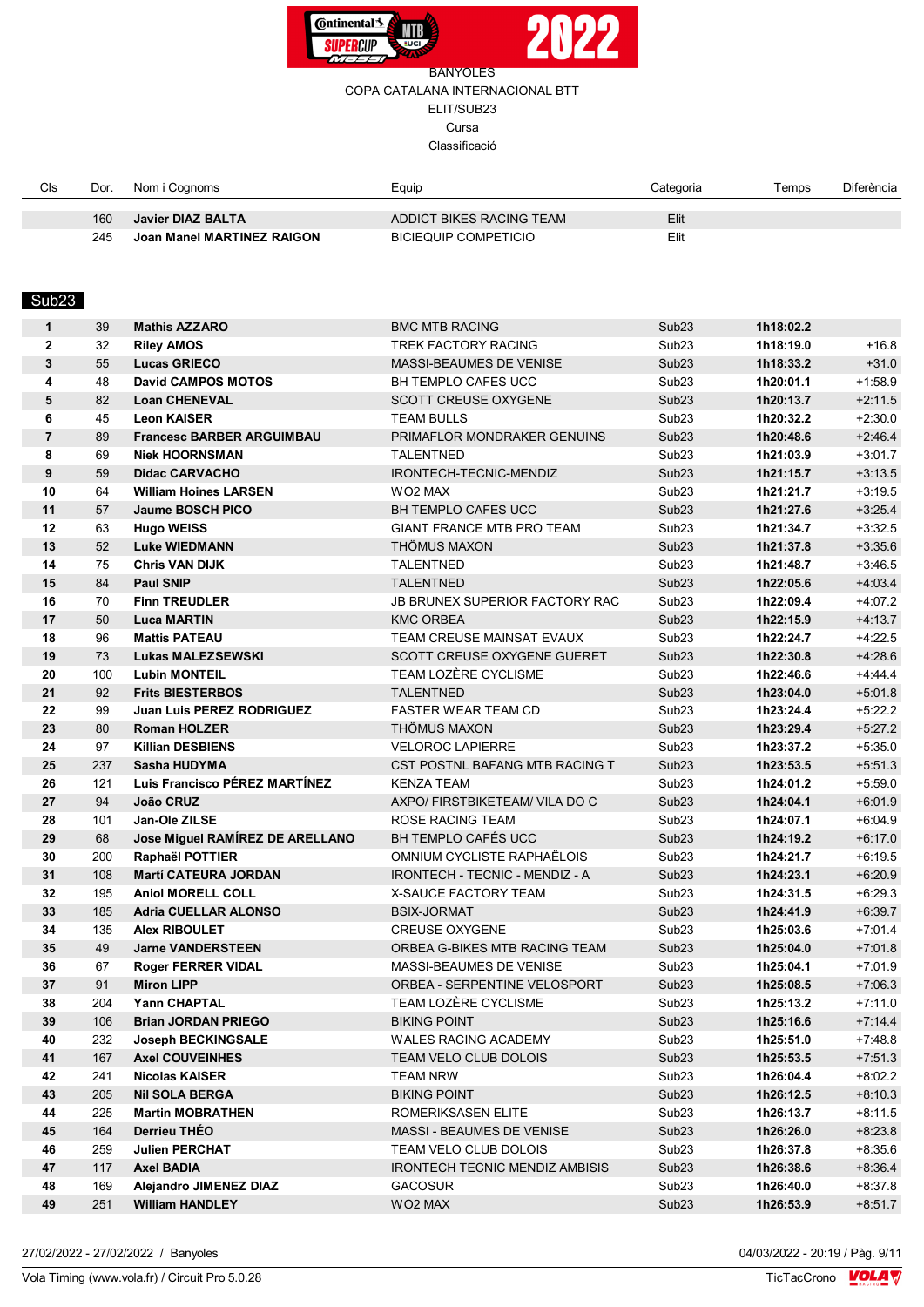



| Cls | Dor. | Nom i Cognoms                           | Equip                                 | Categoria         | Temps     | Diferència |
|-----|------|-----------------------------------------|---------------------------------------|-------------------|-----------|------------|
| 50  | 222  | <b>Justin CHAPON</b>                    | <b>CALVISSON VTT</b>                  | Sub <sub>23</sub> | 1h26:59.9 | $+8:57.7$  |
| 51  | 183  | <b>Pau VILADELBOSCH</b>                 | <b>TERBIKES-BAIXTER</b>               | Sub <sub>23</sub> | 1h27:03.1 | $+9:00.9$  |
| 52  | 253  | <b>Bryan SBARBARO</b>                   | <b>VELO CLUB CAPRIASCA</b>            | Sub <sub>23</sub> | 1h27:24.4 | $+9:22.2$  |
| 53  | 61   | <b>Kilian FOLGUERA</b>                  | <b>BSIX-JORMAT</b>                    | Sub <sub>23</sub> | 1h27:29.7 | $+9:27.5$  |
| 54  | 194  | <b>Lluc COMA MACIA</b>                  | <b>IRONTECH TECNIC MENDIZ AMBISIS</b> | Sub <sub>23</sub> | 1h27:36.4 | $+9:34.2$  |
| 55  | 229  | <b>Tomás Emanuel DA SILVA FRAZÃO</b>    | <b>GUILHABREU BTT</b>                 | Sub <sub>23</sub> | 1h27:37.3 | $+9:35.1$  |
| 56  | 85   | <b>Yannis MUSY</b>                      | TEAM VELO CLUB DOLOIS                 | Sub <sub>23</sub> | 1h27:43.3 | $+9.41.1$  |
| 57  | 132  | <b>Audran SALEIL</b>                    | TEAM V2O                              | Sub <sub>23</sub> | 1h27:49.7 | $+9.47.5$  |
| 58  | 173  | <b>Fernando VILAPLANA ARAN</b>          | LA VILA JOIOSA, CC                    | Sub <sub>23</sub> | 1h27:55.6 | $+9.53.4$  |
| 59  | 171  | <b>Valentin BANCHAREL</b>               | DN1 XC63                              | Sub <sub>23</sub> | 1h28:03.7 | $+10:01.5$ |
| 60  | 217  | <b>Juan ESTEVAN OLIVER</b>              | <b>CICLOS SABATER</b>                 | Sub <sub>23</sub> | 1h28:04.0 | $+10:01.8$ |
| 61  | 182  | <b>Alex ALAMAN MIER</b>                 | CICLES 02 - SPECIALIZED               | Sub <sub>23</sub> | 1h28:08.7 | $+10:06.5$ |
| 62  | 103  | <b>Tobias SENN</b>                      | TEAM BIKE SERVICE PARTNER             | Sub <sub>23</sub> | 1h28:36.0 | $+10.33.8$ |
| 63  | 240  | <b>Tom DURNIOK</b>                      | <b>TEAM NRW</b>                       | Sub <sub>23</sub> | 1h28:52.5 | $+10:50.3$ |
| 64  | 184  | Santi SANCHEZ SAURINA                   | <b>MONDEPRA RADIKAL BIKES</b>         | Sub <sub>23</sub> | 1h29:07.3 | $+11:05.1$ |
| 65  | 163  | Raphaël PERRET                          | TEAM OC GIF VTT                       | Sub <sub>23</sub> | 1h29:11.2 | $+11:09.0$ |
| 66  | 98   | <b>Alecu RARES TEODOR</b>               | <b>GIANT ROMANIA</b>                  | Sub <sub>23</sub> | 1h29:11.5 | $+11:09.3$ |
| 67  | 78   | <b>Rory MCGUIRE</b>                     | <b>SCOTTISH CYCLING</b>               | Sub <sub>23</sub> | 1h29:33.2 | $+11:31.0$ |
| 68  | 72   | <b>Stefan ANCION HAVET</b>              | <b>JORMA BIKE ACA</b>                 | Sub <sub>23</sub> | 1h29:45.1 | $+11:42.9$ |
| 69  | 112  | <b>Lluc AGUSTI SOLE</b>                 | KENDA-BICIOCASION BARCELONA           | Sub <sub>23</sub> | 1h29:45.3 | $+11:43.1$ |
| 70  | 168  | <b>Mathis MEYNIEL</b>                   | XC63                                  | Sub <sub>23</sub> | 1h29:59.0 | $+11:56.8$ |
| 71  | 289  | <b>Stan VAN DEN HANENBERG</b>           |                                       | Sub <sub>23</sub> | 1h30:04.2 | $+12:02.0$ |
| 72  | 126  | <b>Marti ARAN CALONJA</b>               | <b>FERBIKES PRATS</b>                 | Sub <sub>23</sub> | 1h30:21.2 | $+12:19.0$ |
| 73  | 255  | Jakub VLASATÝ                           | ROUVY SPECIALIZED                     | Sub <sub>23</sub> | 1h30:33.3 | $+12:31.1$ |
| 74  | 212  | <b>Joaquin GARCIA SANCHEZ</b>           | <b>JOSE SABATER</b>                   | Sub <sub>23</sub> | 1h30:36.2 | $+12:34.0$ |
| 75  | 122  | Arnau JORDAN REINALDO                   | <b>CLUB CICLES CATALUNYA</b>          | Sub <sub>23</sub> | 1h30:38.3 | $+12:36.1$ |
| 76  | 243  | <b>Benjamin MUTH</b>                    | <b>TEAM NRW / RAPIRO BIKETIME</b>     | Sub <sub>23</sub> | 1h30:40.0 | $+12:37.8$ |
| 77  | 262  | <b>Brian SCHOUTEDEN</b>                 | ORBEA G-BIKES MTB CYCLING TEAM        | Sub <sub>23</sub> | 1h30:41.8 | $+12:39.6$ |
| 78  | 174  | <b>Pierre-Amaury LAFORCADE</b>          | TEAM OC GIF VTT                       | Sub <sub>23</sub> | 1h30:53.9 | $+12:51.7$ |
| 79  | 165  | <b>Théo MEYNIEL</b>                     | XC 63                                 | Sub <sub>23</sub> | 1h31:05.5 | $+13:03.3$ |
| 80  | 269  | <b>Laurent PATERAS</b>                  | <b>ENTENTE XC 64</b>                  | Sub <sub>23</sub> | 1h31:07.1 | $+13:04.9$ |
| 81  | 196  | <b>Matteo PAGET</b>                     | AIX VTT                               | Sub <sub>23</sub> | 1h31:45.3 | $+13:43.1$ |
| 82  | 230  | João MOREIRA DA SILVA                   | <b>GUILHABREU BTT</b>                 | Sub <sub>23</sub> | 1h31:51.2 | $+13:49.0$ |
| 83  | 159  | <b>Antoine LADET</b>                    | <b>LESCAR VS</b>                      | Sub <sub>23</sub> | 1h32:07.1 | $+14:04.9$ |
| 84  | 213  | Juan Jose ARROYO JACINTO                | <b>GACOSUR</b>                        | Sub <sub>23</sub> | 1h10:24.0 | +1 Volta   |
| 85  | 271  | <b>Miquel GAJA CAPDEVILA</b>            | NINETA BIKE TEAM                      | Sub <sub>23</sub> | 1h10:29.1 | +1 Volta   |
| 86  | 201  | <b>Gros RAPHAEL</b>                     | MASSI - BEAUMES DE VENISE             | Sub <sub>23</sub> | 1h11:13.6 | +1 Volta   |
| 87  | 279  | <b>Alexandre NOUVIALE</b>               | V2O                                   | Sub <sub>23</sub> | 1h11:45.7 | +1 Volta   |
| 88  | 190  | <b>Leo LUSTENBERGER</b>                 | TEAM VTT GAURIAC                      | Sub <sub>23</sub> | 1h11:58.1 | +1 Volta   |
| 89  | 273  | <b>Arthur FRANCOIS</b>                  | V2O                                   | Sub <sub>23</sub> | 1h11:58.6 | +1 Volta   |
| 90  | 187  | <b>Sergi PUJOL OLIVER</b>               | <b>TERBIKES-BAIX TER</b>              | Sub <sub>23</sub> | 1h12:00.8 | +1 Volta   |
| 91  | 197  | <b>Tom COURBIERE</b>                    | TEAM VTT AVENTURE PIOLENC             | Sub <sub>23</sub> | 1h12:00.9 | +1 Volta   |
| 92  | 246  | <b>Tom ISSALY</b>                       | <b>VCR</b>                            | Sub <sub>23</sub> | 1h12:25.2 | +1 Volta   |
| 93  | 138  | <b>Oriol SANS MATEU</b>                 | KENDA BICIOCASION-BARCELONA           | Sub <sub>23</sub> | 1h12:25.4 | +1 Volta   |
| 94  | 278  | <b>Guilherme Cristino NUNES PEREIRA</b> | <b>GUILHABREU BTT</b>                 | Sub <sub>23</sub> | 1h12:50.1 | +1 Volta   |
| 95  | 231  | <b>Richard NATHAN</b>                   | TEAM VTT DU MORTAINAIS                | Sub <sub>23</sub> | 1h12:50.2 | +1 Volta   |
| 96  | 130  | <b>Jordi CEBRIA RIBERA</b>              | <b>AINASTETIC</b>                     | Sub <sub>23</sub> | 1h12:50.6 | +1 Volta   |
| 97  | 234  | Adrià ASENSIO LÓPEZ                     | TREK BICISPRINT SABADELL              | Sub <sub>23</sub> | 1h13:15.2 | +1 Volta   |
| 98  | 145  | <b>Roger RECASENS XIRGU</b>             | <b>BTT LLAGOSTERA</b>                 | Sub <sub>23</sub> | 1h13:40.5 | +1 Volta   |
| 99  | 162  | <b>Marc RATERA TENORIO</b>              | KENDA BICIOCASIONBARCELONA            | Sub <sub>23</sub> | 1h14:12.2 | +1 Volta   |
| 100 | 209  | <b>Jaume DURAN MAIMO</b>                | ILLES BALEARS CLUB CICLISTA           | Sub <sub>23</sub> | 1h14:45.3 | +1 Volta   |
| 101 | 221  | <b>Mustafa RAGHEB</b>                   | SHEFA-AMR                             | Sub <sub>23</sub> | 1h14:54.8 | +1 Volta   |
| 102 | 203  | Pol SANCHEZ-PALENCIA CRESPO             | LA TORRETA BIKE                       | Sub <sub>23</sub> | 1h14:59.2 | +1 Volta   |
| 103 | 218  | <b>Thomas CONFOLENS</b>                 | <b>HG GREEN BIKE</b>                  | Sub <sub>23</sub> | 1h15:42.2 | +1 Volta   |
| 104 | 276  | <b>Sauvan PANNETIER</b>                 | NIMES CYCLISME                        | Sub <sub>23</sub> | 1h15:42.3 | +1 Volta   |